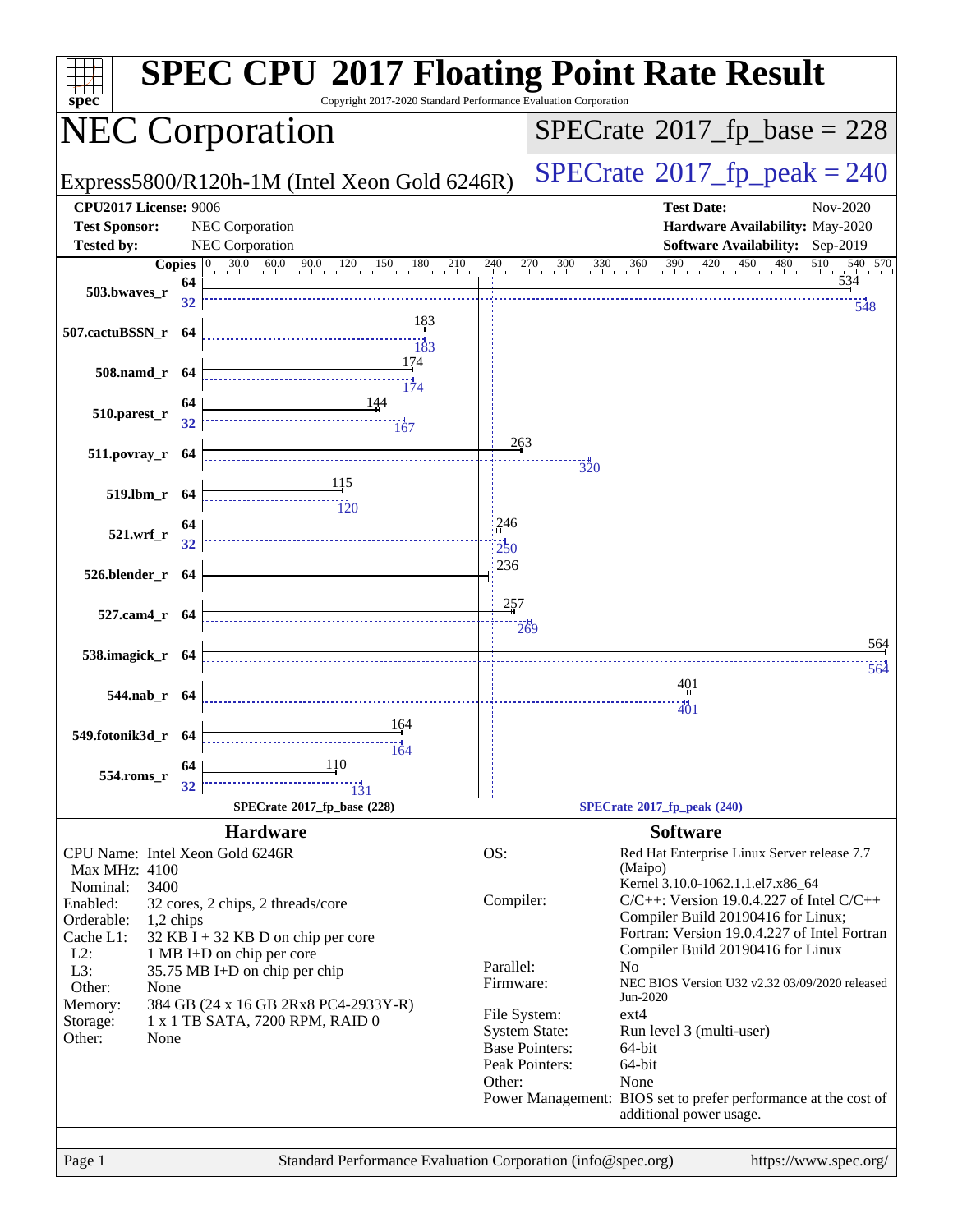

Results appear in the [order in which they were run](http://www.spec.org/auto/cpu2017/Docs/result-fields.html#RunOrder). Bold underlined text [indicates a median measurement](http://www.spec.org/auto/cpu2017/Docs/result-fields.html#Median).

#### **[Submit Notes](http://www.spec.org/auto/cpu2017/Docs/result-fields.html#SubmitNotes)**

 The numactl mechanism was used to bind copies to processors. The config file option 'submit' was used to generate numactl commands to bind each copy to a specific processor. For details, please see the config file.

#### **[Operating System Notes](http://www.spec.org/auto/cpu2017/Docs/result-fields.html#OperatingSystemNotes)**

Stack size set to unlimited using "ulimit -s unlimited"

#### **[Environment Variables Notes](http://www.spec.org/auto/cpu2017/Docs/result-fields.html#EnvironmentVariablesNotes)**

Environment variables set by runcpu before the start of the run: LD LIBRARY PATH = "/home/cpu2017/lib/intel64"

#### **[General Notes](http://www.spec.org/auto/cpu2017/Docs/result-fields.html#GeneralNotes)**

 Binaries compiled on a system with 1x Intel Core i9-7900X CPU + 32GB RAM memory using Redhat Enterprise Linux 7.5 Transparent Huge Pages enabled by default Prior to runcpu invocation Filesystem page cache synced and cleared with: sync; echo 3 > /proc/sys/vm/drop\_caches

**(Continued on next page)**

| Page 2<br>Standard Performance Evaluation Corporation (info@spec.org) | https://www.spec.org/ |
|-----------------------------------------------------------------------|-----------------------|
|-----------------------------------------------------------------------|-----------------------|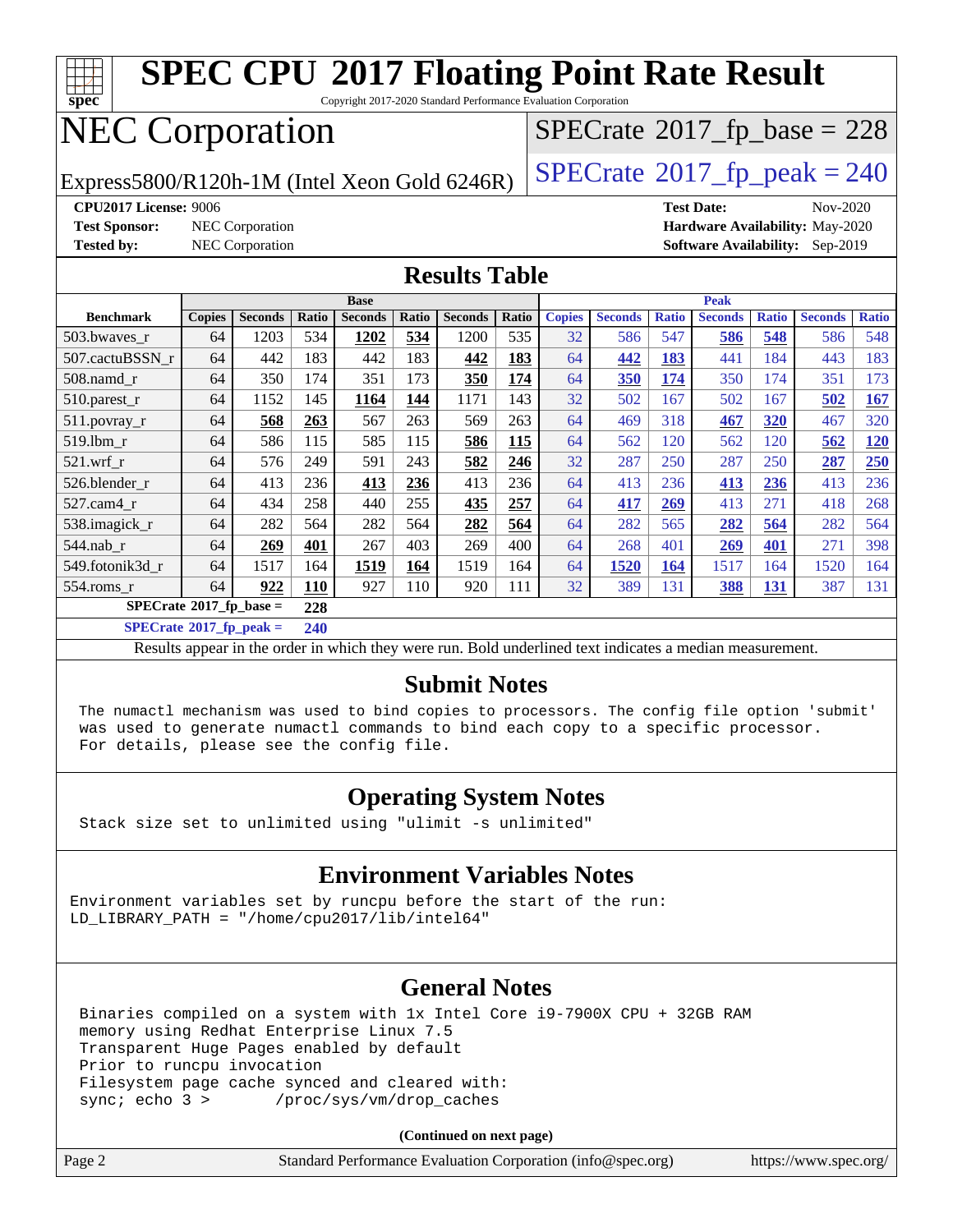

Copyright 2017-2020 Standard Performance Evaluation Corporation

# NEC Corporation

 $SPECTate$ <sup>®</sup>[2017\\_fp\\_base =](http://www.spec.org/auto/cpu2017/Docs/result-fields.html#SPECrate2017fpbase) 228

Express5800/R120h-1M (Intel Xeon Gold 6246R)  $\left|$  [SPECrate](http://www.spec.org/auto/cpu2017/Docs/result-fields.html#SPECrate2017fppeak)<sup>®</sup>[2017\\_fp\\_peak = 2](http://www.spec.org/auto/cpu2017/Docs/result-fields.html#SPECrate2017fppeak)40

**[Test Sponsor:](http://www.spec.org/auto/cpu2017/Docs/result-fields.html#TestSponsor)** NEC Corporation **[Hardware Availability:](http://www.spec.org/auto/cpu2017/Docs/result-fields.html#HardwareAvailability)** May-2020 **[Tested by:](http://www.spec.org/auto/cpu2017/Docs/result-fields.html#Testedby)** NEC Corporation **[Software Availability:](http://www.spec.org/auto/cpu2017/Docs/result-fields.html#SoftwareAvailability)** Sep-2019

**[CPU2017 License:](http://www.spec.org/auto/cpu2017/Docs/result-fields.html#CPU2017License)** 9006 **[Test Date:](http://www.spec.org/auto/cpu2017/Docs/result-fields.html#TestDate)** Nov-2020

#### **[General Notes \(Continued\)](http://www.spec.org/auto/cpu2017/Docs/result-fields.html#GeneralNotes)**

Page 3 Standard Performance Evaluation Corporation [\(info@spec.org\)](mailto:info@spec.org) <https://www.spec.org/> runcpu command invoked through numactl i.e.: numactl --interleave=all runcpu <etc> NA: The test sponsor attests, as of date of publication, that CVE-2017-5754 (Meltdown) is mitigated in the system as tested and documented. Yes: The test sponsor attests, as of date of publication, that CVE-2017-5753 (Spectre variant 1) is mitigated in the system as tested and documented. Yes: The test sponsor attests, as of date of publication, that CVE-2017-5715 (Spectre variant 2) is mitigated in the system as tested and documented. **[Platform Notes](http://www.spec.org/auto/cpu2017/Docs/result-fields.html#PlatformNotes)** BIOS Settings: Thermal Configuration: Maximum Cooling Workload Profile: General Throughput Compute Memory Patrol Scrubbing: Disabled LLC Dead Line Allocation: Disabled LLC Prefetch: Enabled Enhanced Processor Performance: Enabled Sysinfo program /home/cpu2017/bin/sysinfo Rev: r6365 of 2019-08-21 295195f888a3d7edb1e6e46a485a0011 running on r120h1m Wed Nov 4 16:34:59 2020 SUT (System Under Test) info as seen by some common utilities. For more information on this section, see <https://www.spec.org/cpu2017/Docs/config.html#sysinfo> From /proc/cpuinfo model name : Intel(R) Xeon(R) Gold 6246R CPU @ 3.40GHz 2 "physical id"s (chips) 64 "processors" cores, siblings (Caution: counting these is hw and system dependent. The following excerpts from /proc/cpuinfo might not be reliable. Use with caution.) cpu cores : 16 siblings : 32 physical 0: cores 0 1 3 9 12 13 16 17 18 19 20 21 26 27 29 physical 1: cores 0 2 3 10 12 13 16 17 18 19 20 21 26 27 29 From lscpu: Architecture: x86\_64 CPU op-mode(s): 32-bit, 64-bit Byte Order: Little Endian  $CPU(s):$  64 On-line CPU(s) list: 0-63 **(Continued on next page)**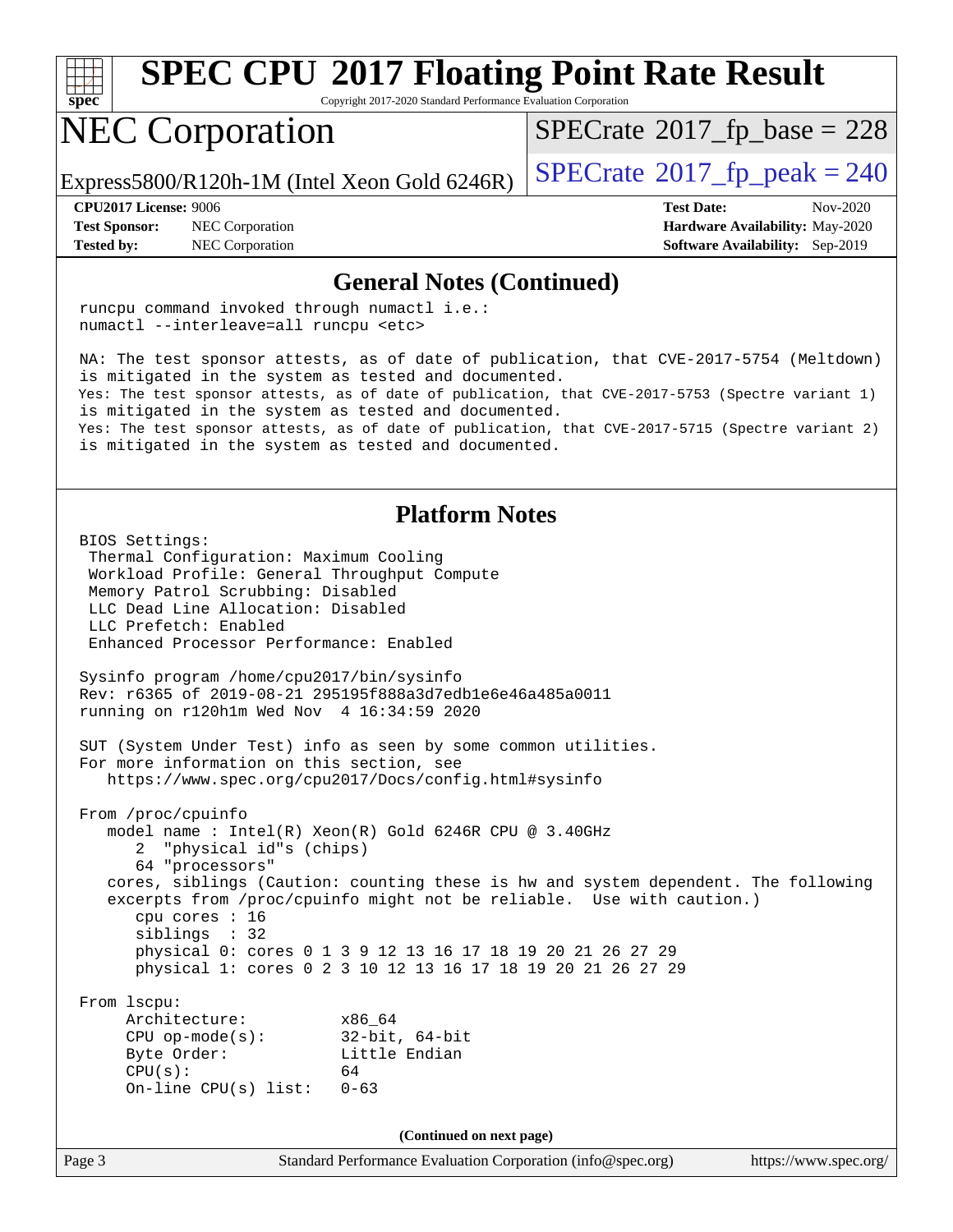

Copyright 2017-2020 Standard Performance Evaluation Corporation

# NEC Corporation

 $SPECrate$ <sup>®</sup>[2017\\_fp\\_base =](http://www.spec.org/auto/cpu2017/Docs/result-fields.html#SPECrate2017fpbase) 228

Express5800/R120h-1M (Intel Xeon Gold 6246R)  $\left|$  [SPECrate](http://www.spec.org/auto/cpu2017/Docs/result-fields.html#SPECrate2017fppeak)®[2017\\_fp\\_peak = 2](http://www.spec.org/auto/cpu2017/Docs/result-fields.html#SPECrate2017fppeak)40

**[Test Sponsor:](http://www.spec.org/auto/cpu2017/Docs/result-fields.html#TestSponsor)** NEC Corporation **[Hardware Availability:](http://www.spec.org/auto/cpu2017/Docs/result-fields.html#HardwareAvailability)** May-2020 **[Tested by:](http://www.spec.org/auto/cpu2017/Docs/result-fields.html#Testedby)** NEC Corporation **[Software Availability:](http://www.spec.org/auto/cpu2017/Docs/result-fields.html#SoftwareAvailability)** Sep-2019

**[CPU2017 License:](http://www.spec.org/auto/cpu2017/Docs/result-fields.html#CPU2017License)** 9006 **[Test Date:](http://www.spec.org/auto/cpu2017/Docs/result-fields.html#TestDate)** Nov-2020

#### **[Platform Notes \(Continued\)](http://www.spec.org/auto/cpu2017/Docs/result-fields.html#PlatformNotes)**

| Thread( $s$ ) per core:      | 2                                                                                    |
|------------------------------|--------------------------------------------------------------------------------------|
| Core(s) per socket:          | 16                                                                                   |
| Socket(s):                   | 2                                                                                    |
| NUMA $node(s):$              | 4                                                                                    |
| Vendor ID:                   | GenuineIntel                                                                         |
| CPU family:                  | 6                                                                                    |
| Model:                       | 85                                                                                   |
| Model name:                  | $Intel(R) Xeon(R) Gold 6246R CPU @ 3.40GHz$                                          |
| Stepping:                    | 7                                                                                    |
| CPU MHz:                     | 3400.000<br>6800.00                                                                  |
| BogoMIPS:<br>Virtualization: | $VT - x$                                                                             |
| $L1d$ cache:                 | 32K                                                                                  |
| Lli cache:                   | 32K                                                                                  |
| $L2$ cache:                  | 1024K                                                                                |
| $L3$ cache:                  | 36608K                                                                               |
| NUMA $node0$ $CPU(s)$ :      | $0 - 7, 32 - 39$                                                                     |
| NUMA nodel $CPU(s):$         | $8 - 15, 40 - 47$                                                                    |
| NUMA $node2$ $CPU(s)$ :      | $16 - 23, 48 - 55$                                                                   |
| NUMA node3 CPU(s):           | $24 - 31, 56 - 63$                                                                   |
| Flags:                       | fpu vme de pse tsc msr pae mce cx8 apic sep mtrr pge mca cmov                        |
|                              | pat pse36 clflush dts acpi mmx fxsr sse sse2 ss ht tm pbe syscall nx pdpelgb rdtscp  |
|                              | lm constant_tsc art arch_perfmon pebs bts rep_good nopl xtopology nonstop_tsc        |
|                              | aperfmperf eagerfpu pni pclmulqdq dtes64 monitor ds_cpl vmx smx est tm2 ssse3 sdbg   |
|                              | fma cx16 xtpr pdcm pcid dca sse4_1 sse4_2 x2apic movbe popcnt tsc_deadline_timer aes |
|                              | xsave avx f16c rdrand lahf_lm abm 3dnowprefetch epb cat_13 cdp_13 invpcid_single     |
|                              | intel_ppin intel_pt ssbd mba ibrs ibpb stibp ibrs_enhanced tpr_shadow vnmi           |
|                              | flexpriority ept vpid fsgsbase tsc_adjust bmil hle avx2 smep bmi2 erms invpcid rtm   |
|                              | cqm mpx rdt_a avx512f avx512dq rdseed adx smap clflushopt clwb avx512cd avx512bw     |
|                              | avx512vl xsaveopt xsavec xgetbvl cqm_llc cqm_occup_llc cqm_mbm_total cqm_mbm_local   |
|                              | dtherm ida arat pln pts pku ospke avx512_vnni md_clear spec_ctrl intel_stibp         |
| flush_l1d arch_capabilities  |                                                                                      |
|                              |                                                                                      |
| /proc/cpuinfo cache data     |                                                                                      |
| cache size : 36608 KB        |                                                                                      |
|                              | From numactl --hardware WARNING: a numactl 'node' might or might not correspond to a |
| physical chip.               |                                                                                      |
| $available: 4 nodes (0-3)$   |                                                                                      |
|                              | node 0 cpus: 0 1 2 3 4 5 6 7 32 33 34 35 36 37 38 39                                 |
| node 0 size: 97960 MB        |                                                                                      |
| node 0 free: 95573 MB        |                                                                                      |
|                              | node 1 cpus: 8 9 10 11 12 13 14 15 40 41 42 43 44 45 46 47                           |
| node 1 size: 98304 MB        |                                                                                      |
| node 1 free: 95998 MB        |                                                                                      |
|                              | node 2 cpus: 16 17 18 19 20 21 22 23 48 49 50 51 52 53 54 55                         |
| node 2 size: 98304 MB        |                                                                                      |
|                              |                                                                                      |
|                              | (Continued on next page)                                                             |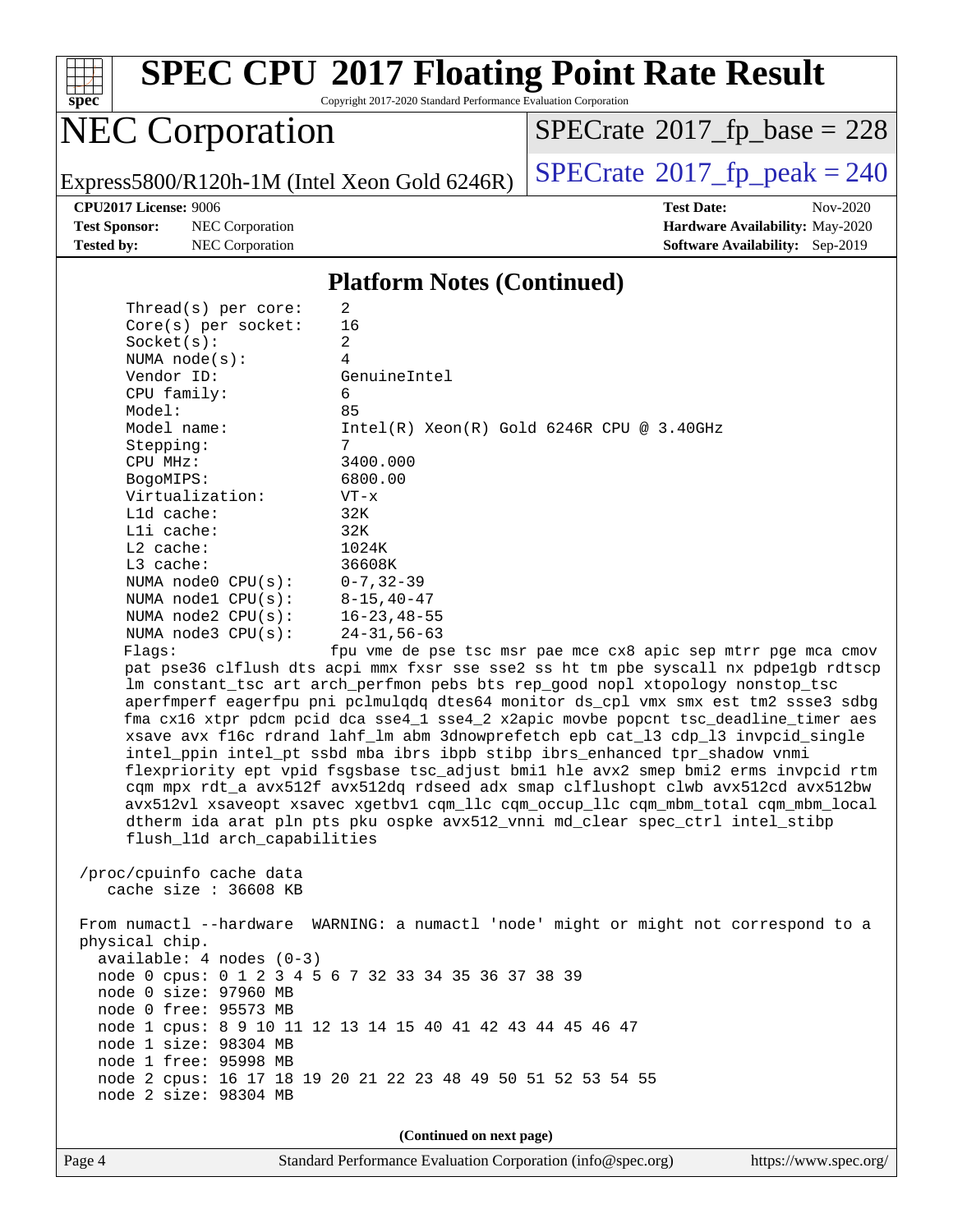| <b>SPEC CPU®2017 Floating Point Rate Result</b><br>Copyright 2017-2020 Standard Performance Evaluation Corporation<br>$Spec^*$                                                                                                                                                                                                                                                                                                                                                                                                                                                                                                                                                                                                                                                                                                                                                                                                                                                                                                                                                                                                                                                                                                                                                                                                                                                                                                                                     |                                                                                                                                                                                                   |
|--------------------------------------------------------------------------------------------------------------------------------------------------------------------------------------------------------------------------------------------------------------------------------------------------------------------------------------------------------------------------------------------------------------------------------------------------------------------------------------------------------------------------------------------------------------------------------------------------------------------------------------------------------------------------------------------------------------------------------------------------------------------------------------------------------------------------------------------------------------------------------------------------------------------------------------------------------------------------------------------------------------------------------------------------------------------------------------------------------------------------------------------------------------------------------------------------------------------------------------------------------------------------------------------------------------------------------------------------------------------------------------------------------------------------------------------------------------------|---------------------------------------------------------------------------------------------------------------------------------------------------------------------------------------------------|
| <b>NEC Corporation</b>                                                                                                                                                                                                                                                                                                                                                                                                                                                                                                                                                                                                                                                                                                                                                                                                                                                                                                                                                                                                                                                                                                                                                                                                                                                                                                                                                                                                                                             | $SPECrate^{\circ}2017$ fp base = 228                                                                                                                                                              |
| Express5800/R120h-1M (Intel Xeon Gold 6246R)                                                                                                                                                                                                                                                                                                                                                                                                                                                                                                                                                                                                                                                                                                                                                                                                                                                                                                                                                                                                                                                                                                                                                                                                                                                                                                                                                                                                                       | $SPECrate^{\circledcirc}2017_fp\_peak = 240$                                                                                                                                                      |
| <b>CPU2017 License: 9006</b>                                                                                                                                                                                                                                                                                                                                                                                                                                                                                                                                                                                                                                                                                                                                                                                                                                                                                                                                                                                                                                                                                                                                                                                                                                                                                                                                                                                                                                       | <b>Test Date:</b><br>Nov-2020                                                                                                                                                                     |
| <b>Test Sponsor:</b><br>NEC Corporation<br><b>Tested by:</b><br>NEC Corporation                                                                                                                                                                                                                                                                                                                                                                                                                                                                                                                                                                                                                                                                                                                                                                                                                                                                                                                                                                                                                                                                                                                                                                                                                                                                                                                                                                                    | Hardware Availability: May-2020<br>Software Availability: Sep-2019                                                                                                                                |
| <b>Platform Notes (Continued)</b>                                                                                                                                                                                                                                                                                                                                                                                                                                                                                                                                                                                                                                                                                                                                                                                                                                                                                                                                                                                                                                                                                                                                                                                                                                                                                                                                                                                                                                  |                                                                                                                                                                                                   |
| node 2 free: 95995 MB<br>node 3 cpus: 24 25 26 27 28 29 30 31 56 57 58 59 60 61 62 63<br>node 3 size: 98303 MB<br>node 3 free: 95982 MB<br>node distances:<br>2<br>3<br>node<br>$\mathbf{0}$<br>$\mathbf{1}$<br>0 :<br>10 <sub>1</sub><br>21<br>21<br>21<br>1:<br>21 10<br>21<br>21<br>2:<br>21<br>21<br>10<br>21<br>3:<br>21<br>10<br>21<br>21<br>From /proc/meminfo<br>MemTotal:<br>395918732 kB<br>HugePages_Total:<br>0<br>Hugepagesize:<br>2048 kB<br>From /etc/*release* /etc/*version*<br>os-release:<br>NAME="Red Hat Enterprise Linux Server"<br>VERSION="7.7 (Maipo)"<br>ID="rhel"<br>ID LIKE="fedora"<br>VARIANT="Server"<br>VARIANT ID="server"<br>VERSION_ID="7.7"<br>PRETTY_NAME="Red Hat Enterprise Linux Server 7.7 (Maipo)"<br>redhat-release: Red Hat Enterprise Linux Server release 7.7 (Maipo)<br>system-release: Red Hat Enterprise Linux Server release 7.7 (Maipo)<br>system-release-cpe: cpe:/o:redhat:enterprise_linux:7.7:ga:server<br>uname $-a$ :<br>Linux r120hlm 3.10.0-1062.1.1.el7.x86_64 #1 SMP Tue Aug 13 18:39:59 UTC 2019 x86_64<br>x86_64 x86_64 GNU/Linux<br>Kernel self-reported vulnerability status:<br>$CVE-2018-3620$ (L1 Terminal Fault):<br>Microarchitectural Data Sampling:<br>CVE-2017-5754 (Meltdown):<br>CVE-2018-3639 (Speculative Store Bypass): Mitigation: Speculative Store Bypass disabled<br>$CVE-2017-5753$ (Spectre variant 1):<br>$CVE-2017-5715$ (Spectre variant 2):<br>run-level $3$ Nov $4$ 16:29 | Not affected<br>Not affected<br>Not affected<br>via prctl and seccomp<br>Mitigation: Load fences, usercopy/swapgs<br>barriers and __user pointer sanitization<br>Mitigation: Full retpoline, IBPB |
| (Continued on next page)                                                                                                                                                                                                                                                                                                                                                                                                                                                                                                                                                                                                                                                                                                                                                                                                                                                                                                                                                                                                                                                                                                                                                                                                                                                                                                                                                                                                                                           |                                                                                                                                                                                                   |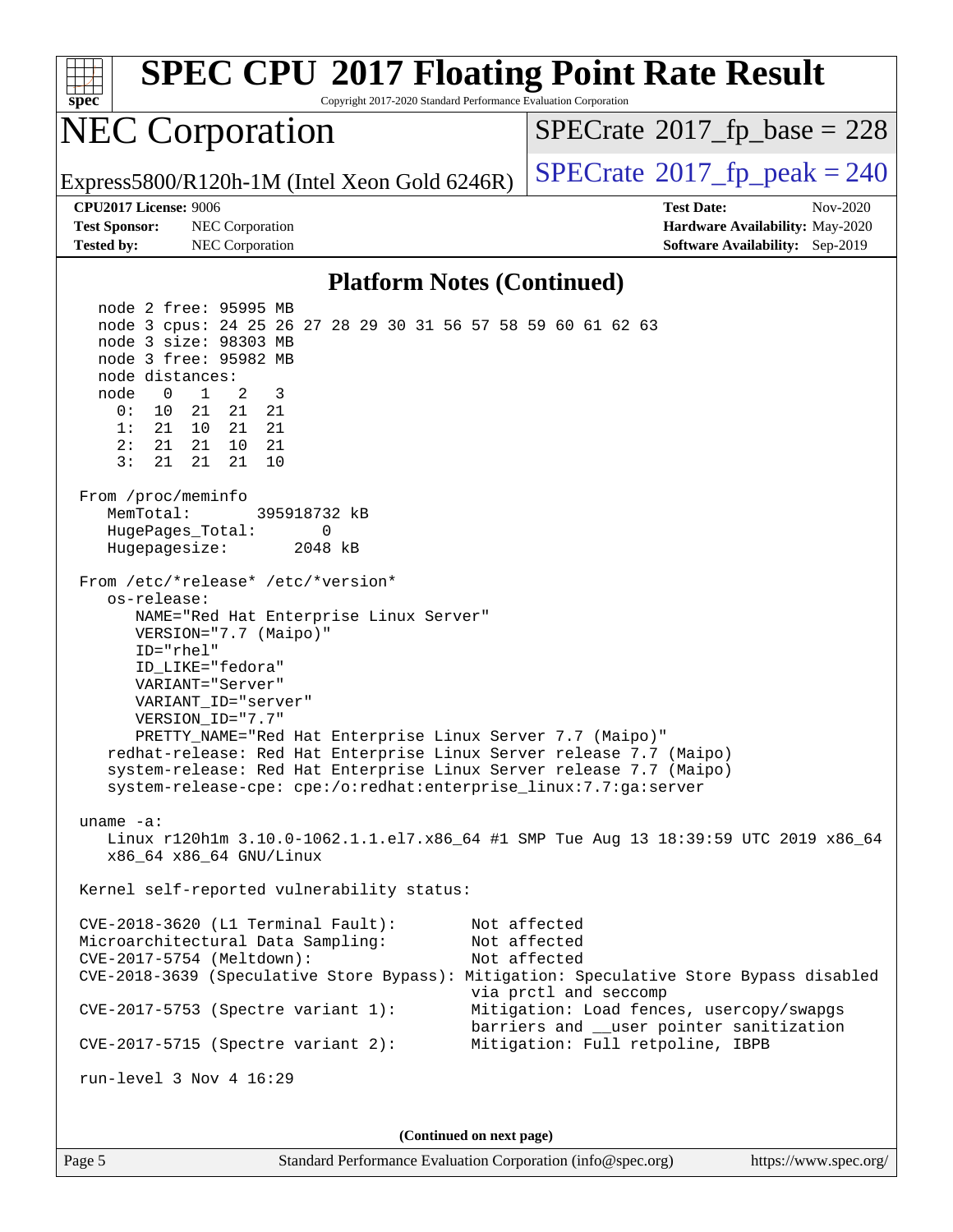| <b>SPEC CPU®2017 Floating Point Rate Result</b><br>spec <sup>®</sup><br>Copyright 2017-2020 Standard Performance Evaluation Corporation                                                                                                                                                                                                                                                           |                                                                                                            |  |
|---------------------------------------------------------------------------------------------------------------------------------------------------------------------------------------------------------------------------------------------------------------------------------------------------------------------------------------------------------------------------------------------------|------------------------------------------------------------------------------------------------------------|--|
| <b>NEC Corporation</b>                                                                                                                                                                                                                                                                                                                                                                            | $SPECTate$ <sup>®</sup> 2017_fp_base = 228                                                                 |  |
| Express5800/R120h-1M (Intel Xeon Gold 6246R)                                                                                                                                                                                                                                                                                                                                                      | $SPECTate@2017_fp\_peak = 240$                                                                             |  |
| CPU2017 License: 9006<br><b>Test Sponsor:</b><br>NEC Corporation<br><b>Tested by:</b><br>NEC Corporation                                                                                                                                                                                                                                                                                          | <b>Test Date:</b><br>Nov-2020<br>Hardware Availability: May-2020<br><b>Software Availability:</b> Sep-2019 |  |
| <b>Platform Notes (Continued)</b>                                                                                                                                                                                                                                                                                                                                                                 |                                                                                                            |  |
| SPEC is set to: /home/cpu2017<br>Size Used Avail Use% Mounted on<br>Filesystem<br>Type<br>236G 626G 28% /<br>$/\text{dev/sda}$ 3<br>$ext{4}$<br>908G                                                                                                                                                                                                                                              |                                                                                                            |  |
| From /sys/devices/virtual/dmi/id<br>BIOS:<br>NEC U32 03/09/2020<br>Vendor:<br>NEC<br>Product: Express5800/R120h-1M<br>Serial:<br>JPN0084094                                                                                                                                                                                                                                                       |                                                                                                            |  |
| Additional information from dmidecode follows. WARNING: Use caution when you interpret<br>this section. The 'dmidecode' program reads system data which is "intended to allow<br>hardware to be accurately determined", but the intent may not be met, as there are<br>frequent changes to hardware, firmware, and the "DMTF SMBIOS" standard.<br>Memory:<br>24x HPE P03050-091 16 GB 2 rank 2933 |                                                                                                            |  |
| (End of data from sysinfo program)                                                                                                                                                                                                                                                                                                                                                                |                                                                                                            |  |
| <b>Compiler Version Notes</b>                                                                                                                                                                                                                                                                                                                                                                     |                                                                                                            |  |
| $\mathsf{C}$<br>519.1bm_r(base, peak) 538.imagick_r(base, peak)<br>544.nab_r(base, peak)                                                                                                                                                                                                                                                                                                          | =====================                                                                                      |  |
| Intel(R) C Intel(R) 64 Compiler for applications running on Intel(R) 64,<br>Version 19.0.4.227 Build 20190416<br>Copyright (C) 1985-2019 Intel Corporation. All rights reserved.                                                                                                                                                                                                                  |                                                                                                            |  |
|                                                                                                                                                                                                                                                                                                                                                                                                   |                                                                                                            |  |
| 508.namd_r(base, peak) 510.parest_r(base, peak)<br>$C++$                                                                                                                                                                                                                                                                                                                                          |                                                                                                            |  |
| Intel(R) C++ Intel(R) 64 Compiler for applications running on Intel(R) 64,<br>Version 19.0.4.227 Build 20190416<br>Copyright (C) 1985-2019 Intel Corporation. All rights reserved.                                                                                                                                                                                                                |                                                                                                            |  |
| $C++$ , C   511.povray_r(base, peak) 526.blender_r(base, peak)                                                                                                                                                                                                                                                                                                                                    |                                                                                                            |  |
| Intel(R) $C++$ Intel(R) 64 Compiler for applications running on Intel(R) 64,<br>Version 19.0.4.227 Build 20190416<br>Copyright (C) 1985-2019 Intel Corporation. All rights reserved.<br>Intel(R) C Intel(R) 64 Compiler for applications running on Intel(R) 64,<br>Version 19.0.4.227 Build 20190416                                                                                             |                                                                                                            |  |
| (Continued on next page)                                                                                                                                                                                                                                                                                                                                                                          |                                                                                                            |  |
| Page 6<br>Standard Performance Evaluation Corporation (info@spec.org)                                                                                                                                                                                                                                                                                                                             | https://www.spec.org/                                                                                      |  |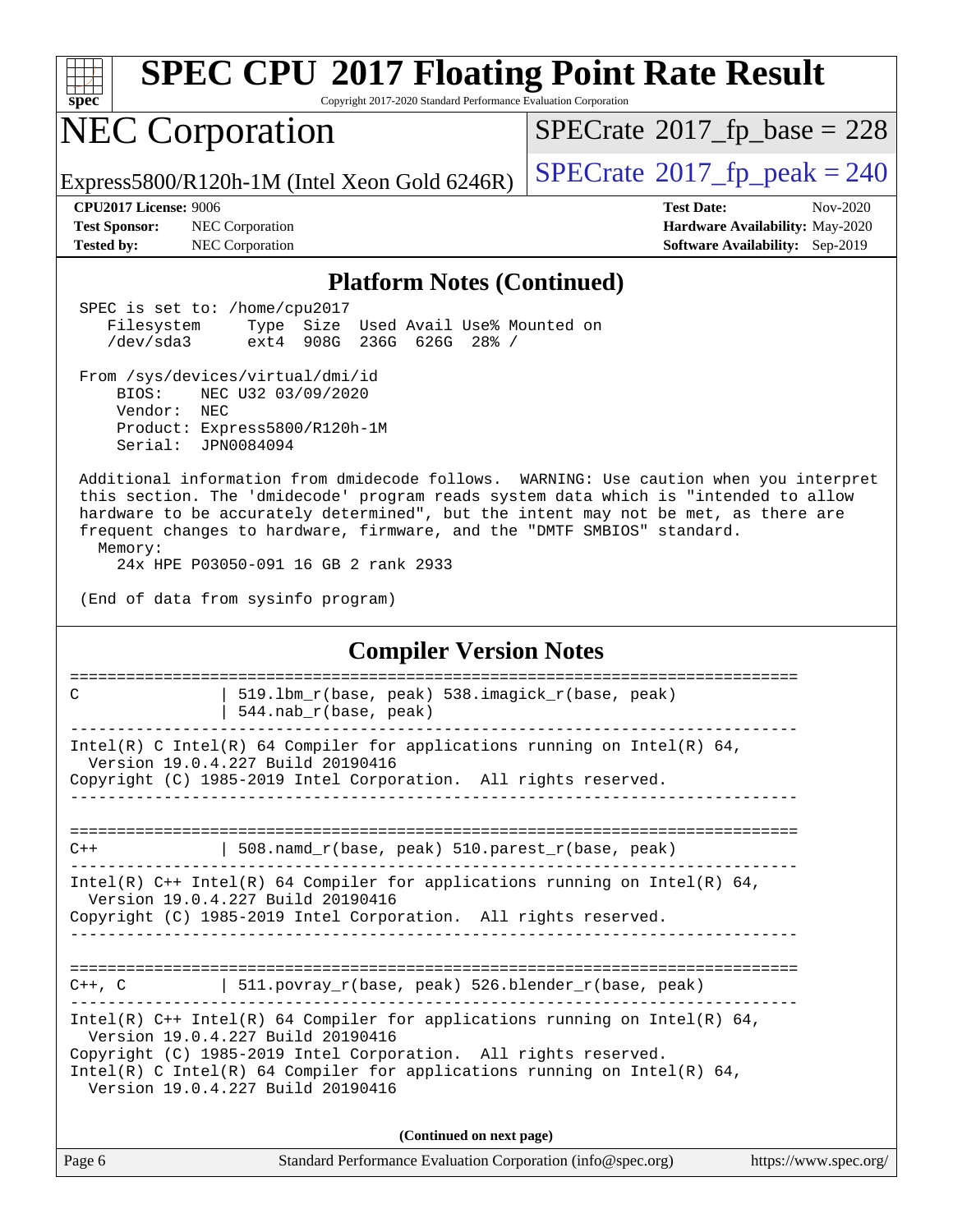| SI<br>pe<br>Ľ |  |  |  |  |  |
|---------------|--|--|--|--|--|

Copyright 2017-2020 Standard Performance Evaluation Corporation

# NEC Corporation

 $SPECrate$ <sup>®</sup>[2017\\_fp\\_base =](http://www.spec.org/auto/cpu2017/Docs/result-fields.html#SPECrate2017fpbase) 228

Express5800/R120h-1M (Intel Xeon Gold 6246R)  $\left|$  [SPECrate](http://www.spec.org/auto/cpu2017/Docs/result-fields.html#SPECrate2017fppeak)<sup>®</sup>[2017\\_fp\\_peak = 2](http://www.spec.org/auto/cpu2017/Docs/result-fields.html#SPECrate2017fppeak)40

**[CPU2017 License:](http://www.spec.org/auto/cpu2017/Docs/result-fields.html#CPU2017License)** 9006 **[Test Date:](http://www.spec.org/auto/cpu2017/Docs/result-fields.html#TestDate)** Nov-2020 **[Test Sponsor:](http://www.spec.org/auto/cpu2017/Docs/result-fields.html#TestSponsor)** NEC Corporation **[Hardware Availability:](http://www.spec.org/auto/cpu2017/Docs/result-fields.html#HardwareAvailability)** May-2020 **[Tested by:](http://www.spec.org/auto/cpu2017/Docs/result-fields.html#Testedby)** NEC Corporation **[Software Availability:](http://www.spec.org/auto/cpu2017/Docs/result-fields.html#SoftwareAvailability)** Sep-2019

#### **[Compiler Version Notes \(Continued\)](http://www.spec.org/auto/cpu2017/Docs/result-fields.html#CompilerVersionNotes)**

|                                                                                                                                                                                  | Copyright (C) 1985-2019 Intel Corporation. All rights reserved.                                          |                                                                              |  |
|----------------------------------------------------------------------------------------------------------------------------------------------------------------------------------|----------------------------------------------------------------------------------------------------------|------------------------------------------------------------------------------|--|
|                                                                                                                                                                                  |                                                                                                          |                                                                              |  |
|                                                                                                                                                                                  | $C_{++}$ , C, Fortran   507. cactuBSSN r(base, peak)                                                     |                                                                              |  |
| Intel(R) $C++$ Intel(R) 64 Compiler for applications running on Intel(R) 64,<br>Version 19.0.4.227 Build 20190416                                                                |                                                                                                          |                                                                              |  |
|                                                                                                                                                                                  | Copyright (C) 1985-2019 Intel Corporation. All rights reserved.<br>Version 19.0.4.227 Build 20190416     | Intel(R) C Intel(R) 64 Compiler for applications running on Intel(R) 64,     |  |
|                                                                                                                                                                                  | Copyright (C) 1985-2019 Intel Corporation. All rights reserved.<br>64, Version 19.0.4.227 Build 20190416 | $Intel(R)$ Fortran Intel(R) 64 Compiler for applications running on Intel(R) |  |
|                                                                                                                                                                                  | Copyright (C) 1985-2019 Intel Corporation. All rights reserved.                                          |                                                                              |  |
|                                                                                                                                                                                  |                                                                                                          |                                                                              |  |
| Fortran                                                                                                                                                                          | 554.roms_r(base, peak)                                                                                   | 503.bwaves $r(base, peak)$ 549.fotonik3d $r(base, peak)$                     |  |
|                                                                                                                                                                                  | 64, Version 19.0.4.227 Build 20190416                                                                    | Intel(R) Fortran Intel(R) 64 Compiler for applications running on Intel(R)   |  |
|                                                                                                                                                                                  | Copyright (C) 1985-2019 Intel Corporation. All rights reserved.                                          |                                                                              |  |
|                                                                                                                                                                                  |                                                                                                          |                                                                              |  |
|                                                                                                                                                                                  | Fortran, C $\qquad$ 521.wrf_r(base, peak) 527.cam4_r(base, peak)                                         |                                                                              |  |
|                                                                                                                                                                                  | 64, Version 19.0.4.227 Build 20190416                                                                    | $Intel(R)$ Fortran Intel(R) 64 Compiler for applications running on Intel(R) |  |
| Copyright (C) 1985-2019 Intel Corporation. All rights reserved.<br>Intel(R) C Intel(R) 64 Compiler for applications running on Intel(R) 64,<br>Version 19.0.4.227 Build 20190416 |                                                                                                          |                                                                              |  |
|                                                                                                                                                                                  | Copyright (C) 1985-2019 Intel Corporation. All rights reserved.                                          |                                                                              |  |
|                                                                                                                                                                                  |                                                                                                          |                                                                              |  |

### **[Base Compiler Invocation](http://www.spec.org/auto/cpu2017/Docs/result-fields.html#BaseCompilerInvocation)**

[C benchmarks](http://www.spec.org/auto/cpu2017/Docs/result-fields.html#Cbenchmarks): [icc -m64 -std=c11](http://www.spec.org/cpu2017/results/res2020q4/cpu2017-20201109-24347.flags.html#user_CCbase_intel_icc_64bit_c11_33ee0cdaae7deeeab2a9725423ba97205ce30f63b9926c2519791662299b76a0318f32ddfffdc46587804de3178b4f9328c46fa7c2b0cd779d7a61945c91cd35)

[C++ benchmarks:](http://www.spec.org/auto/cpu2017/Docs/result-fields.html#CXXbenchmarks) [icpc -m64](http://www.spec.org/cpu2017/results/res2020q4/cpu2017-20201109-24347.flags.html#user_CXXbase_intel_icpc_64bit_4ecb2543ae3f1412ef961e0650ca070fec7b7afdcd6ed48761b84423119d1bf6bdf5cad15b44d48e7256388bc77273b966e5eb805aefd121eb22e9299b2ec9d9)

**(Continued on next page)**

Page 7 Standard Performance Evaluation Corporation [\(info@spec.org\)](mailto:info@spec.org) <https://www.spec.org/>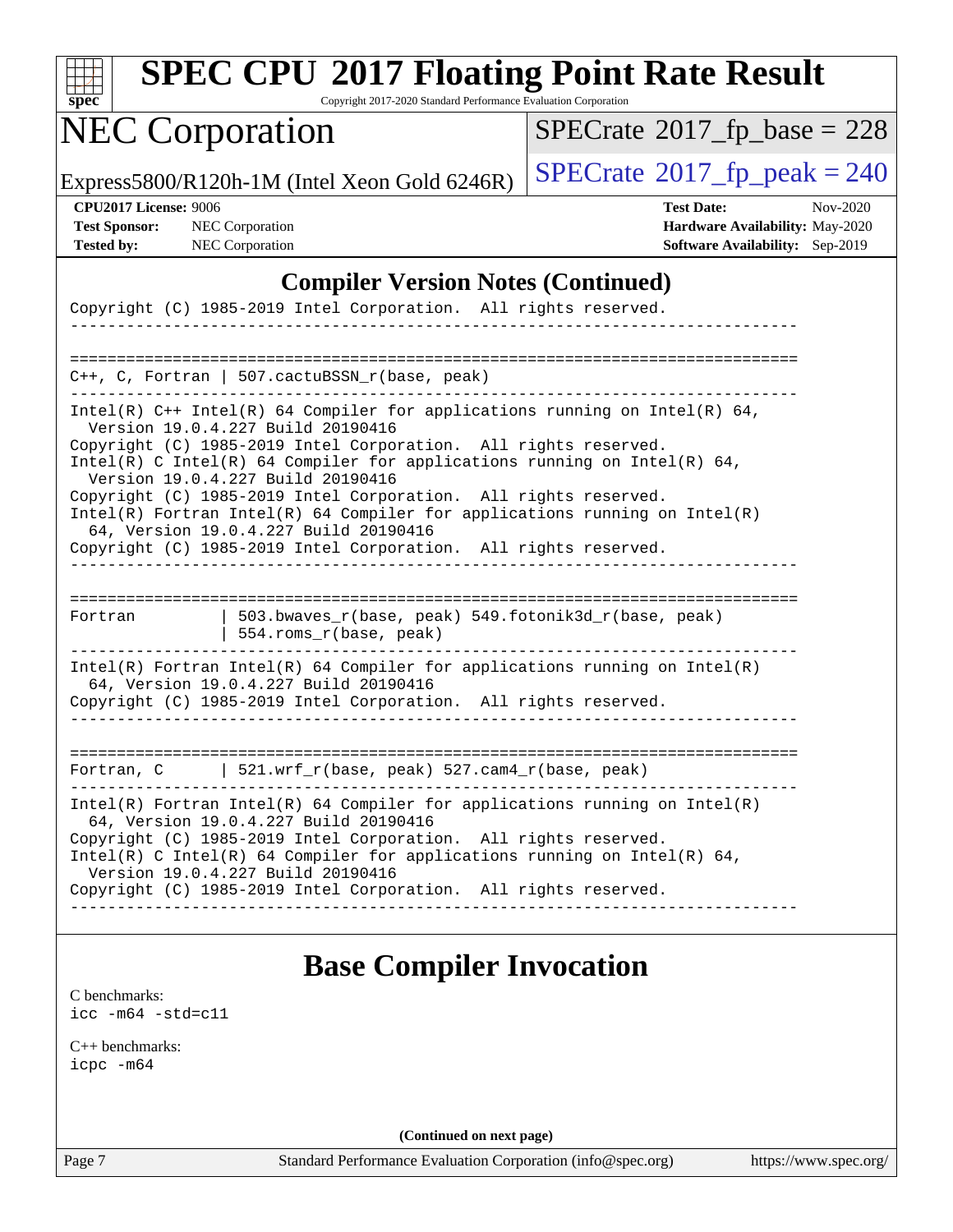

Copyright 2017-2020 Standard Performance Evaluation Corporation

## NEC Corporation

 $SPECTate$ <sup>®</sup>[2017\\_fp\\_base =](http://www.spec.org/auto/cpu2017/Docs/result-fields.html#SPECrate2017fpbase) 228

Express5800/R120h-1M (Intel Xeon Gold 6246R)  $\vert$  [SPECrate](http://www.spec.org/auto/cpu2017/Docs/result-fields.html#SPECrate2017fppeak)®[2017\\_fp\\_peak = 2](http://www.spec.org/auto/cpu2017/Docs/result-fields.html#SPECrate2017fppeak)40

**[Test Sponsor:](http://www.spec.org/auto/cpu2017/Docs/result-fields.html#TestSponsor)** NEC Corporation **[Hardware Availability:](http://www.spec.org/auto/cpu2017/Docs/result-fields.html#HardwareAvailability)** May-2020 **[Tested by:](http://www.spec.org/auto/cpu2017/Docs/result-fields.html#Testedby)** NEC Corporation **[Software Availability:](http://www.spec.org/auto/cpu2017/Docs/result-fields.html#SoftwareAvailability)** Sep-2019

**[CPU2017 License:](http://www.spec.org/auto/cpu2017/Docs/result-fields.html#CPU2017License)** 9006 **[Test Date:](http://www.spec.org/auto/cpu2017/Docs/result-fields.html#TestDate)** Nov-2020

## **[Base Compiler Invocation \(Continued\)](http://www.spec.org/auto/cpu2017/Docs/result-fields.html#BaseCompilerInvocation)**

[Fortran benchmarks](http://www.spec.org/auto/cpu2017/Docs/result-fields.html#Fortranbenchmarks): [ifort -m64](http://www.spec.org/cpu2017/results/res2020q4/cpu2017-20201109-24347.flags.html#user_FCbase_intel_ifort_64bit_24f2bb282fbaeffd6157abe4f878425411749daecae9a33200eee2bee2fe76f3b89351d69a8130dd5949958ce389cf37ff59a95e7a40d588e8d3a57e0c3fd751)

[Benchmarks using both Fortran and C](http://www.spec.org/auto/cpu2017/Docs/result-fields.html#BenchmarksusingbothFortranandC): [ifort -m64](http://www.spec.org/cpu2017/results/res2020q4/cpu2017-20201109-24347.flags.html#user_CC_FCbase_intel_ifort_64bit_24f2bb282fbaeffd6157abe4f878425411749daecae9a33200eee2bee2fe76f3b89351d69a8130dd5949958ce389cf37ff59a95e7a40d588e8d3a57e0c3fd751) [icc -m64 -std=c11](http://www.spec.org/cpu2017/results/res2020q4/cpu2017-20201109-24347.flags.html#user_CC_FCbase_intel_icc_64bit_c11_33ee0cdaae7deeeab2a9725423ba97205ce30f63b9926c2519791662299b76a0318f32ddfffdc46587804de3178b4f9328c46fa7c2b0cd779d7a61945c91cd35)

[Benchmarks using both C and C++](http://www.spec.org/auto/cpu2017/Docs/result-fields.html#BenchmarksusingbothCandCXX): [icpc -m64](http://www.spec.org/cpu2017/results/res2020q4/cpu2017-20201109-24347.flags.html#user_CC_CXXbase_intel_icpc_64bit_4ecb2543ae3f1412ef961e0650ca070fec7b7afdcd6ed48761b84423119d1bf6bdf5cad15b44d48e7256388bc77273b966e5eb805aefd121eb22e9299b2ec9d9) [icc -m64 -std=c11](http://www.spec.org/cpu2017/results/res2020q4/cpu2017-20201109-24347.flags.html#user_CC_CXXbase_intel_icc_64bit_c11_33ee0cdaae7deeeab2a9725423ba97205ce30f63b9926c2519791662299b76a0318f32ddfffdc46587804de3178b4f9328c46fa7c2b0cd779d7a61945c91cd35)

[Benchmarks using Fortran, C, and C++:](http://www.spec.org/auto/cpu2017/Docs/result-fields.html#BenchmarksusingFortranCandCXX) [icpc -m64](http://www.spec.org/cpu2017/results/res2020q4/cpu2017-20201109-24347.flags.html#user_CC_CXX_FCbase_intel_icpc_64bit_4ecb2543ae3f1412ef961e0650ca070fec7b7afdcd6ed48761b84423119d1bf6bdf5cad15b44d48e7256388bc77273b966e5eb805aefd121eb22e9299b2ec9d9) [icc -m64 -std=c11](http://www.spec.org/cpu2017/results/res2020q4/cpu2017-20201109-24347.flags.html#user_CC_CXX_FCbase_intel_icc_64bit_c11_33ee0cdaae7deeeab2a9725423ba97205ce30f63b9926c2519791662299b76a0318f32ddfffdc46587804de3178b4f9328c46fa7c2b0cd779d7a61945c91cd35) [ifort -m64](http://www.spec.org/cpu2017/results/res2020q4/cpu2017-20201109-24347.flags.html#user_CC_CXX_FCbase_intel_ifort_64bit_24f2bb282fbaeffd6157abe4f878425411749daecae9a33200eee2bee2fe76f3b89351d69a8130dd5949958ce389cf37ff59a95e7a40d588e8d3a57e0c3fd751)

### **[Base Portability Flags](http://www.spec.org/auto/cpu2017/Docs/result-fields.html#BasePortabilityFlags)**

 503.bwaves\_r: [-DSPEC\\_LP64](http://www.spec.org/cpu2017/results/res2020q4/cpu2017-20201109-24347.flags.html#suite_basePORTABILITY503_bwaves_r_DSPEC_LP64) 507.cactuBSSN\_r: [-DSPEC\\_LP64](http://www.spec.org/cpu2017/results/res2020q4/cpu2017-20201109-24347.flags.html#suite_basePORTABILITY507_cactuBSSN_r_DSPEC_LP64) 508.namd\_r: [-DSPEC\\_LP64](http://www.spec.org/cpu2017/results/res2020q4/cpu2017-20201109-24347.flags.html#suite_basePORTABILITY508_namd_r_DSPEC_LP64) 510.parest\_r: [-DSPEC\\_LP64](http://www.spec.org/cpu2017/results/res2020q4/cpu2017-20201109-24347.flags.html#suite_basePORTABILITY510_parest_r_DSPEC_LP64) 511.povray\_r: [-DSPEC\\_LP64](http://www.spec.org/cpu2017/results/res2020q4/cpu2017-20201109-24347.flags.html#suite_basePORTABILITY511_povray_r_DSPEC_LP64) 519.lbm\_r: [-DSPEC\\_LP64](http://www.spec.org/cpu2017/results/res2020q4/cpu2017-20201109-24347.flags.html#suite_basePORTABILITY519_lbm_r_DSPEC_LP64) 521.wrf\_r: [-DSPEC\\_LP64](http://www.spec.org/cpu2017/results/res2020q4/cpu2017-20201109-24347.flags.html#suite_basePORTABILITY521_wrf_r_DSPEC_LP64) [-DSPEC\\_CASE\\_FLAG](http://www.spec.org/cpu2017/results/res2020q4/cpu2017-20201109-24347.flags.html#b521.wrf_r_baseCPORTABILITY_DSPEC_CASE_FLAG) [-convert big\\_endian](http://www.spec.org/cpu2017/results/res2020q4/cpu2017-20201109-24347.flags.html#user_baseFPORTABILITY521_wrf_r_convert_big_endian_c3194028bc08c63ac5d04de18c48ce6d347e4e562e8892b8bdbdc0214820426deb8554edfa529a3fb25a586e65a3d812c835984020483e7e73212c4d31a38223) 526.blender\_r: [-DSPEC\\_LP64](http://www.spec.org/cpu2017/results/res2020q4/cpu2017-20201109-24347.flags.html#suite_basePORTABILITY526_blender_r_DSPEC_LP64) [-DSPEC\\_LINUX](http://www.spec.org/cpu2017/results/res2020q4/cpu2017-20201109-24347.flags.html#b526.blender_r_baseCPORTABILITY_DSPEC_LINUX) [-funsigned-char](http://www.spec.org/cpu2017/results/res2020q4/cpu2017-20201109-24347.flags.html#user_baseCPORTABILITY526_blender_r_force_uchar_40c60f00ab013830e2dd6774aeded3ff59883ba5a1fc5fc14077f794d777847726e2a5858cbc7672e36e1b067e7e5c1d9a74f7176df07886a243d7cc18edfe67) 527.cam4\_r: [-DSPEC\\_LP64](http://www.spec.org/cpu2017/results/res2020q4/cpu2017-20201109-24347.flags.html#suite_basePORTABILITY527_cam4_r_DSPEC_LP64) [-DSPEC\\_CASE\\_FLAG](http://www.spec.org/cpu2017/results/res2020q4/cpu2017-20201109-24347.flags.html#b527.cam4_r_baseCPORTABILITY_DSPEC_CASE_FLAG) 538.imagick\_r: [-DSPEC\\_LP64](http://www.spec.org/cpu2017/results/res2020q4/cpu2017-20201109-24347.flags.html#suite_basePORTABILITY538_imagick_r_DSPEC_LP64) 544.nab\_r: [-DSPEC\\_LP64](http://www.spec.org/cpu2017/results/res2020q4/cpu2017-20201109-24347.flags.html#suite_basePORTABILITY544_nab_r_DSPEC_LP64) 549.fotonik3d\_r: [-DSPEC\\_LP64](http://www.spec.org/cpu2017/results/res2020q4/cpu2017-20201109-24347.flags.html#suite_basePORTABILITY549_fotonik3d_r_DSPEC_LP64) 554.roms\_r: [-DSPEC\\_LP64](http://www.spec.org/cpu2017/results/res2020q4/cpu2017-20201109-24347.flags.html#suite_basePORTABILITY554_roms_r_DSPEC_LP64)

### **[Base Optimization Flags](http://www.spec.org/auto/cpu2017/Docs/result-fields.html#BaseOptimizationFlags)**

[C benchmarks](http://www.spec.org/auto/cpu2017/Docs/result-fields.html#Cbenchmarks): [-xCORE-AVX2](http://www.spec.org/cpu2017/results/res2020q4/cpu2017-20201109-24347.flags.html#user_CCbase_f-xCORE-AVX2) [-ipo](http://www.spec.org/cpu2017/results/res2020q4/cpu2017-20201109-24347.flags.html#user_CCbase_f-ipo) [-O3](http://www.spec.org/cpu2017/results/res2020q4/cpu2017-20201109-24347.flags.html#user_CCbase_f-O3) [-no-prec-div](http://www.spec.org/cpu2017/results/res2020q4/cpu2017-20201109-24347.flags.html#user_CCbase_f-no-prec-div) [-qopt-prefetch](http://www.spec.org/cpu2017/results/res2020q4/cpu2017-20201109-24347.flags.html#user_CCbase_f-qopt-prefetch) [-ffinite-math-only](http://www.spec.org/cpu2017/results/res2020q4/cpu2017-20201109-24347.flags.html#user_CCbase_f_finite_math_only_cb91587bd2077682c4b38af759c288ed7c732db004271a9512da14a4f8007909a5f1427ecbf1a0fb78ff2a814402c6114ac565ca162485bbcae155b5e4258871) [-qopt-mem-layout-trans=4](http://www.spec.org/cpu2017/results/res2020q4/cpu2017-20201109-24347.flags.html#user_CCbase_f-qopt-mem-layout-trans_fa39e755916c150a61361b7846f310bcdf6f04e385ef281cadf3647acec3f0ae266d1a1d22d972a7087a248fd4e6ca390a3634700869573d231a252c784941a8) [C++ benchmarks:](http://www.spec.org/auto/cpu2017/Docs/result-fields.html#CXXbenchmarks) [-xCORE-AVX2](http://www.spec.org/cpu2017/results/res2020q4/cpu2017-20201109-24347.flags.html#user_CXXbase_f-xCORE-AVX2) [-ipo](http://www.spec.org/cpu2017/results/res2020q4/cpu2017-20201109-24347.flags.html#user_CXXbase_f-ipo) [-O3](http://www.spec.org/cpu2017/results/res2020q4/cpu2017-20201109-24347.flags.html#user_CXXbase_f-O3) [-no-prec-div](http://www.spec.org/cpu2017/results/res2020q4/cpu2017-20201109-24347.flags.html#user_CXXbase_f-no-prec-div) [-qopt-prefetch](http://www.spec.org/cpu2017/results/res2020q4/cpu2017-20201109-24347.flags.html#user_CXXbase_f-qopt-prefetch) [-ffinite-math-only](http://www.spec.org/cpu2017/results/res2020q4/cpu2017-20201109-24347.flags.html#user_CXXbase_f_finite_math_only_cb91587bd2077682c4b38af759c288ed7c732db004271a9512da14a4f8007909a5f1427ecbf1a0fb78ff2a814402c6114ac565ca162485bbcae155b5e4258871) [-qopt-mem-layout-trans=4](http://www.spec.org/cpu2017/results/res2020q4/cpu2017-20201109-24347.flags.html#user_CXXbase_f-qopt-mem-layout-trans_fa39e755916c150a61361b7846f310bcdf6f04e385ef281cadf3647acec3f0ae266d1a1d22d972a7087a248fd4e6ca390a3634700869573d231a252c784941a8) [Fortran benchmarks](http://www.spec.org/auto/cpu2017/Docs/result-fields.html#Fortranbenchmarks): [-xCORE-AVX2](http://www.spec.org/cpu2017/results/res2020q4/cpu2017-20201109-24347.flags.html#user_FCbase_f-xCORE-AVX2) [-ipo](http://www.spec.org/cpu2017/results/res2020q4/cpu2017-20201109-24347.flags.html#user_FCbase_f-ipo) [-O3](http://www.spec.org/cpu2017/results/res2020q4/cpu2017-20201109-24347.flags.html#user_FCbase_f-O3) [-no-prec-div](http://www.spec.org/cpu2017/results/res2020q4/cpu2017-20201109-24347.flags.html#user_FCbase_f-no-prec-div) [-qopt-prefetch](http://www.spec.org/cpu2017/results/res2020q4/cpu2017-20201109-24347.flags.html#user_FCbase_f-qopt-prefetch) [-ffinite-math-only](http://www.spec.org/cpu2017/results/res2020q4/cpu2017-20201109-24347.flags.html#user_FCbase_f_finite_math_only_cb91587bd2077682c4b38af759c288ed7c732db004271a9512da14a4f8007909a5f1427ecbf1a0fb78ff2a814402c6114ac565ca162485bbcae155b5e4258871) [-qopt-mem-layout-trans=4](http://www.spec.org/cpu2017/results/res2020q4/cpu2017-20201109-24347.flags.html#user_FCbase_f-qopt-mem-layout-trans_fa39e755916c150a61361b7846f310bcdf6f04e385ef281cadf3647acec3f0ae266d1a1d22d972a7087a248fd4e6ca390a3634700869573d231a252c784941a8) [-auto](http://www.spec.org/cpu2017/results/res2020q4/cpu2017-20201109-24347.flags.html#user_FCbase_f-auto) [-nostandard-realloc-lhs](http://www.spec.org/cpu2017/results/res2020q4/cpu2017-20201109-24347.flags.html#user_FCbase_f_2003_std_realloc_82b4557e90729c0f113870c07e44d33d6f5a304b4f63d4c15d2d0f1fab99f5daaed73bdb9275d9ae411527f28b936061aa8b9c8f2d63842963b95c9dd6426b8a) [-align array32byte](http://www.spec.org/cpu2017/results/res2020q4/cpu2017-20201109-24347.flags.html#user_FCbase_align_array32byte_b982fe038af199962ba9a80c053b8342c548c85b40b8e86eb3cc33dee0d7986a4af373ac2d51c3f7cf710a18d62fdce2948f201cd044323541f22fc0fffc51b6)

**(Continued on next page)**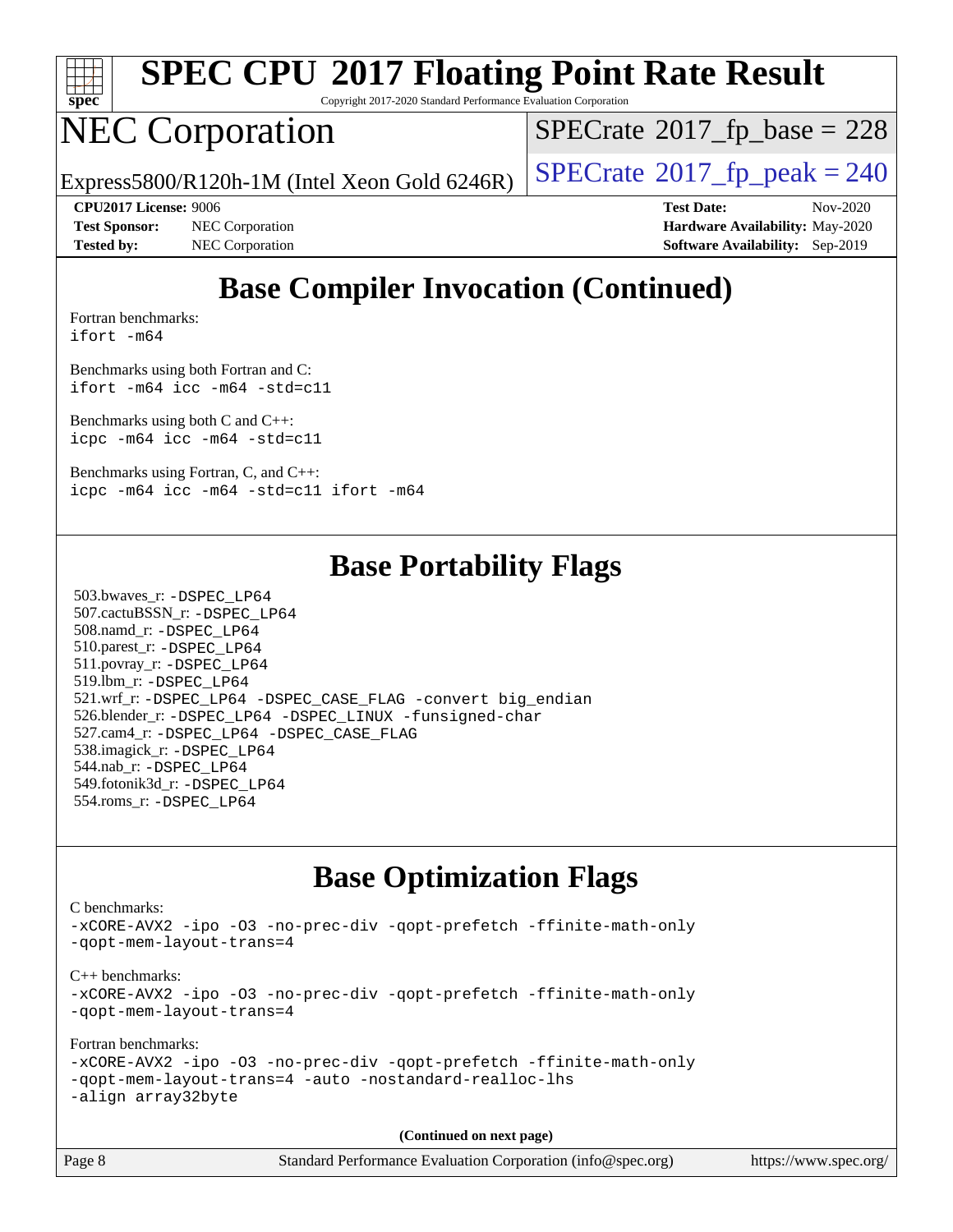

Copyright 2017-2020 Standard Performance Evaluation Corporation

# NEC Corporation

 $SPECTate$ <sup>®</sup>[2017\\_fp\\_base =](http://www.spec.org/auto/cpu2017/Docs/result-fields.html#SPECrate2017fpbase) 228

Express5800/R120h-1M (Intel Xeon Gold 6246R)  $\vert$  [SPECrate](http://www.spec.org/auto/cpu2017/Docs/result-fields.html#SPECrate2017fppeak)®[2017\\_fp\\_peak = 2](http://www.spec.org/auto/cpu2017/Docs/result-fields.html#SPECrate2017fppeak)40

**[Test Sponsor:](http://www.spec.org/auto/cpu2017/Docs/result-fields.html#TestSponsor)** NEC Corporation **[Hardware Availability:](http://www.spec.org/auto/cpu2017/Docs/result-fields.html#HardwareAvailability)** May-2020 **[Tested by:](http://www.spec.org/auto/cpu2017/Docs/result-fields.html#Testedby)** NEC Corporation **[Software Availability:](http://www.spec.org/auto/cpu2017/Docs/result-fields.html#SoftwareAvailability)** Sep-2019

**[CPU2017 License:](http://www.spec.org/auto/cpu2017/Docs/result-fields.html#CPU2017License)** 9006 **[Test Date:](http://www.spec.org/auto/cpu2017/Docs/result-fields.html#TestDate)** Nov-2020

## **[Base Optimization Flags \(Continued\)](http://www.spec.org/auto/cpu2017/Docs/result-fields.html#BaseOptimizationFlags)**

[Benchmarks using both Fortran and C](http://www.spec.org/auto/cpu2017/Docs/result-fields.html#BenchmarksusingbothFortranandC):

[-xCORE-AVX2](http://www.spec.org/cpu2017/results/res2020q4/cpu2017-20201109-24347.flags.html#user_CC_FCbase_f-xCORE-AVX2) [-ipo](http://www.spec.org/cpu2017/results/res2020q4/cpu2017-20201109-24347.flags.html#user_CC_FCbase_f-ipo) [-O3](http://www.spec.org/cpu2017/results/res2020q4/cpu2017-20201109-24347.flags.html#user_CC_FCbase_f-O3) [-no-prec-div](http://www.spec.org/cpu2017/results/res2020q4/cpu2017-20201109-24347.flags.html#user_CC_FCbase_f-no-prec-div) [-qopt-prefetch](http://www.spec.org/cpu2017/results/res2020q4/cpu2017-20201109-24347.flags.html#user_CC_FCbase_f-qopt-prefetch) [-ffinite-math-only](http://www.spec.org/cpu2017/results/res2020q4/cpu2017-20201109-24347.flags.html#user_CC_FCbase_f_finite_math_only_cb91587bd2077682c4b38af759c288ed7c732db004271a9512da14a4f8007909a5f1427ecbf1a0fb78ff2a814402c6114ac565ca162485bbcae155b5e4258871) [-qopt-mem-layout-trans=4](http://www.spec.org/cpu2017/results/res2020q4/cpu2017-20201109-24347.flags.html#user_CC_FCbase_f-qopt-mem-layout-trans_fa39e755916c150a61361b7846f310bcdf6f04e385ef281cadf3647acec3f0ae266d1a1d22d972a7087a248fd4e6ca390a3634700869573d231a252c784941a8) [-auto](http://www.spec.org/cpu2017/results/res2020q4/cpu2017-20201109-24347.flags.html#user_CC_FCbase_f-auto) [-nostandard-realloc-lhs](http://www.spec.org/cpu2017/results/res2020q4/cpu2017-20201109-24347.flags.html#user_CC_FCbase_f_2003_std_realloc_82b4557e90729c0f113870c07e44d33d6f5a304b4f63d4c15d2d0f1fab99f5daaed73bdb9275d9ae411527f28b936061aa8b9c8f2d63842963b95c9dd6426b8a) [-align array32byte](http://www.spec.org/cpu2017/results/res2020q4/cpu2017-20201109-24347.flags.html#user_CC_FCbase_align_array32byte_b982fe038af199962ba9a80c053b8342c548c85b40b8e86eb3cc33dee0d7986a4af373ac2d51c3f7cf710a18d62fdce2948f201cd044323541f22fc0fffc51b6)

[Benchmarks using both C and C++](http://www.spec.org/auto/cpu2017/Docs/result-fields.html#BenchmarksusingbothCandCXX): [-xCORE-AVX2](http://www.spec.org/cpu2017/results/res2020q4/cpu2017-20201109-24347.flags.html#user_CC_CXXbase_f-xCORE-AVX2) [-ipo](http://www.spec.org/cpu2017/results/res2020q4/cpu2017-20201109-24347.flags.html#user_CC_CXXbase_f-ipo) [-O3](http://www.spec.org/cpu2017/results/res2020q4/cpu2017-20201109-24347.flags.html#user_CC_CXXbase_f-O3) [-no-prec-div](http://www.spec.org/cpu2017/results/res2020q4/cpu2017-20201109-24347.flags.html#user_CC_CXXbase_f-no-prec-div) [-qopt-prefetch](http://www.spec.org/cpu2017/results/res2020q4/cpu2017-20201109-24347.flags.html#user_CC_CXXbase_f-qopt-prefetch) [-ffinite-math-only](http://www.spec.org/cpu2017/results/res2020q4/cpu2017-20201109-24347.flags.html#user_CC_CXXbase_f_finite_math_only_cb91587bd2077682c4b38af759c288ed7c732db004271a9512da14a4f8007909a5f1427ecbf1a0fb78ff2a814402c6114ac565ca162485bbcae155b5e4258871) [-qopt-mem-layout-trans=4](http://www.spec.org/cpu2017/results/res2020q4/cpu2017-20201109-24347.flags.html#user_CC_CXXbase_f-qopt-mem-layout-trans_fa39e755916c150a61361b7846f310bcdf6f04e385ef281cadf3647acec3f0ae266d1a1d22d972a7087a248fd4e6ca390a3634700869573d231a252c784941a8)

[Benchmarks using Fortran, C, and C++:](http://www.spec.org/auto/cpu2017/Docs/result-fields.html#BenchmarksusingFortranCandCXX) [-xCORE-AVX2](http://www.spec.org/cpu2017/results/res2020q4/cpu2017-20201109-24347.flags.html#user_CC_CXX_FCbase_f-xCORE-AVX2) [-ipo](http://www.spec.org/cpu2017/results/res2020q4/cpu2017-20201109-24347.flags.html#user_CC_CXX_FCbase_f-ipo) [-O3](http://www.spec.org/cpu2017/results/res2020q4/cpu2017-20201109-24347.flags.html#user_CC_CXX_FCbase_f-O3) [-no-prec-div](http://www.spec.org/cpu2017/results/res2020q4/cpu2017-20201109-24347.flags.html#user_CC_CXX_FCbase_f-no-prec-div) [-qopt-prefetch](http://www.spec.org/cpu2017/results/res2020q4/cpu2017-20201109-24347.flags.html#user_CC_CXX_FCbase_f-qopt-prefetch) [-ffinite-math-only](http://www.spec.org/cpu2017/results/res2020q4/cpu2017-20201109-24347.flags.html#user_CC_CXX_FCbase_f_finite_math_only_cb91587bd2077682c4b38af759c288ed7c732db004271a9512da14a4f8007909a5f1427ecbf1a0fb78ff2a814402c6114ac565ca162485bbcae155b5e4258871) [-qopt-mem-layout-trans=4](http://www.spec.org/cpu2017/results/res2020q4/cpu2017-20201109-24347.flags.html#user_CC_CXX_FCbase_f-qopt-mem-layout-trans_fa39e755916c150a61361b7846f310bcdf6f04e385ef281cadf3647acec3f0ae266d1a1d22d972a7087a248fd4e6ca390a3634700869573d231a252c784941a8) [-auto](http://www.spec.org/cpu2017/results/res2020q4/cpu2017-20201109-24347.flags.html#user_CC_CXX_FCbase_f-auto) [-nostandard-realloc-lhs](http://www.spec.org/cpu2017/results/res2020q4/cpu2017-20201109-24347.flags.html#user_CC_CXX_FCbase_f_2003_std_realloc_82b4557e90729c0f113870c07e44d33d6f5a304b4f63d4c15d2d0f1fab99f5daaed73bdb9275d9ae411527f28b936061aa8b9c8f2d63842963b95c9dd6426b8a) [-align array32byte](http://www.spec.org/cpu2017/results/res2020q4/cpu2017-20201109-24347.flags.html#user_CC_CXX_FCbase_align_array32byte_b982fe038af199962ba9a80c053b8342c548c85b40b8e86eb3cc33dee0d7986a4af373ac2d51c3f7cf710a18d62fdce2948f201cd044323541f22fc0fffc51b6)

### **[Peak Compiler Invocation](http://www.spec.org/auto/cpu2017/Docs/result-fields.html#PeakCompilerInvocation)**

[C benchmarks](http://www.spec.org/auto/cpu2017/Docs/result-fields.html#Cbenchmarks): [icc -m64 -std=c11](http://www.spec.org/cpu2017/results/res2020q4/cpu2017-20201109-24347.flags.html#user_CCpeak_intel_icc_64bit_c11_33ee0cdaae7deeeab2a9725423ba97205ce30f63b9926c2519791662299b76a0318f32ddfffdc46587804de3178b4f9328c46fa7c2b0cd779d7a61945c91cd35)

[C++ benchmarks:](http://www.spec.org/auto/cpu2017/Docs/result-fields.html#CXXbenchmarks) [icpc -m64](http://www.spec.org/cpu2017/results/res2020q4/cpu2017-20201109-24347.flags.html#user_CXXpeak_intel_icpc_64bit_4ecb2543ae3f1412ef961e0650ca070fec7b7afdcd6ed48761b84423119d1bf6bdf5cad15b44d48e7256388bc77273b966e5eb805aefd121eb22e9299b2ec9d9)

[Fortran benchmarks](http://www.spec.org/auto/cpu2017/Docs/result-fields.html#Fortranbenchmarks): [ifort -m64](http://www.spec.org/cpu2017/results/res2020q4/cpu2017-20201109-24347.flags.html#user_FCpeak_intel_ifort_64bit_24f2bb282fbaeffd6157abe4f878425411749daecae9a33200eee2bee2fe76f3b89351d69a8130dd5949958ce389cf37ff59a95e7a40d588e8d3a57e0c3fd751)

[Benchmarks using both Fortran and C](http://www.spec.org/auto/cpu2017/Docs/result-fields.html#BenchmarksusingbothFortranandC): [ifort -m64](http://www.spec.org/cpu2017/results/res2020q4/cpu2017-20201109-24347.flags.html#user_CC_FCpeak_intel_ifort_64bit_24f2bb282fbaeffd6157abe4f878425411749daecae9a33200eee2bee2fe76f3b89351d69a8130dd5949958ce389cf37ff59a95e7a40d588e8d3a57e0c3fd751) [icc -m64 -std=c11](http://www.spec.org/cpu2017/results/res2020q4/cpu2017-20201109-24347.flags.html#user_CC_FCpeak_intel_icc_64bit_c11_33ee0cdaae7deeeab2a9725423ba97205ce30f63b9926c2519791662299b76a0318f32ddfffdc46587804de3178b4f9328c46fa7c2b0cd779d7a61945c91cd35)

[Benchmarks using both C and C++](http://www.spec.org/auto/cpu2017/Docs/result-fields.html#BenchmarksusingbothCandCXX): [icpc -m64](http://www.spec.org/cpu2017/results/res2020q4/cpu2017-20201109-24347.flags.html#user_CC_CXXpeak_intel_icpc_64bit_4ecb2543ae3f1412ef961e0650ca070fec7b7afdcd6ed48761b84423119d1bf6bdf5cad15b44d48e7256388bc77273b966e5eb805aefd121eb22e9299b2ec9d9) [icc -m64 -std=c11](http://www.spec.org/cpu2017/results/res2020q4/cpu2017-20201109-24347.flags.html#user_CC_CXXpeak_intel_icc_64bit_c11_33ee0cdaae7deeeab2a9725423ba97205ce30f63b9926c2519791662299b76a0318f32ddfffdc46587804de3178b4f9328c46fa7c2b0cd779d7a61945c91cd35)

[Benchmarks using Fortran, C, and C++:](http://www.spec.org/auto/cpu2017/Docs/result-fields.html#BenchmarksusingFortranCandCXX) [icpc -m64](http://www.spec.org/cpu2017/results/res2020q4/cpu2017-20201109-24347.flags.html#user_CC_CXX_FCpeak_intel_icpc_64bit_4ecb2543ae3f1412ef961e0650ca070fec7b7afdcd6ed48761b84423119d1bf6bdf5cad15b44d48e7256388bc77273b966e5eb805aefd121eb22e9299b2ec9d9) [icc -m64 -std=c11](http://www.spec.org/cpu2017/results/res2020q4/cpu2017-20201109-24347.flags.html#user_CC_CXX_FCpeak_intel_icc_64bit_c11_33ee0cdaae7deeeab2a9725423ba97205ce30f63b9926c2519791662299b76a0318f32ddfffdc46587804de3178b4f9328c46fa7c2b0cd779d7a61945c91cd35) [ifort -m64](http://www.spec.org/cpu2017/results/res2020q4/cpu2017-20201109-24347.flags.html#user_CC_CXX_FCpeak_intel_ifort_64bit_24f2bb282fbaeffd6157abe4f878425411749daecae9a33200eee2bee2fe76f3b89351d69a8130dd5949958ce389cf37ff59a95e7a40d588e8d3a57e0c3fd751)

## **[Peak Portability Flags](http://www.spec.org/auto/cpu2017/Docs/result-fields.html#PeakPortabilityFlags)**

Same as Base Portability Flags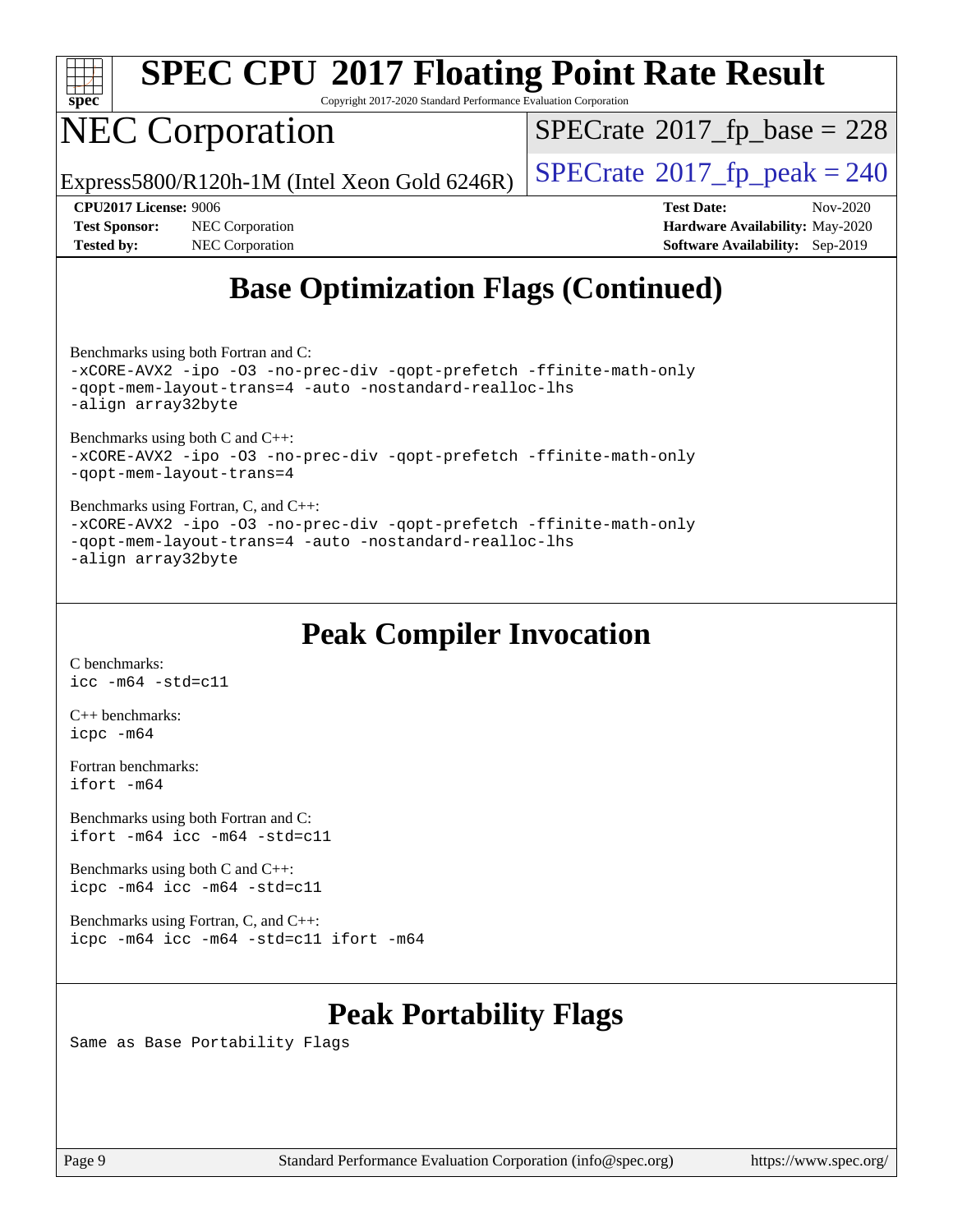

Copyright 2017-2020 Standard Performance Evaluation Corporation

## NEC Corporation

 $SPECTate$ <sup>®</sup>[2017\\_fp\\_base =](http://www.spec.org/auto/cpu2017/Docs/result-fields.html#SPECrate2017fpbase) 228

Express5800/R120h-1M (Intel Xeon Gold 6246R)  $\vert$  [SPECrate](http://www.spec.org/auto/cpu2017/Docs/result-fields.html#SPECrate2017fppeak)®[2017\\_fp\\_peak = 2](http://www.spec.org/auto/cpu2017/Docs/result-fields.html#SPECrate2017fppeak)40

**[Tested by:](http://www.spec.org/auto/cpu2017/Docs/result-fields.html#Testedby)** NEC Corporation **[Software Availability:](http://www.spec.org/auto/cpu2017/Docs/result-fields.html#SoftwareAvailability)** Sep-2019

**[CPU2017 License:](http://www.spec.org/auto/cpu2017/Docs/result-fields.html#CPU2017License)** 9006 **[Test Date:](http://www.spec.org/auto/cpu2017/Docs/result-fields.html#TestDate)** Nov-2020 **[Test Sponsor:](http://www.spec.org/auto/cpu2017/Docs/result-fields.html#TestSponsor)** NEC Corporation **[Hardware Availability:](http://www.spec.org/auto/cpu2017/Docs/result-fields.html#HardwareAvailability)** May-2020

## **[Peak Optimization Flags](http://www.spec.org/auto/cpu2017/Docs/result-fields.html#PeakOptimizationFlags)**

```
C benchmarks:
```
 519.lbm\_r: [-prof-gen](http://www.spec.org/cpu2017/results/res2020q4/cpu2017-20201109-24347.flags.html#user_peakPASS1_CFLAGSPASS1_LDFLAGS519_lbm_r_prof_gen_5aa4926d6013ddb2a31985c654b3eb18169fc0c6952a63635c234f711e6e63dd76e94ad52365559451ec499a2cdb89e4dc58ba4c67ef54ca681ffbe1461d6b36)(pass 1) [-prof-use](http://www.spec.org/cpu2017/results/res2020q4/cpu2017-20201109-24347.flags.html#user_peakPASS2_CFLAGSPASS2_LDFLAGS519_lbm_r_prof_use_1a21ceae95f36a2b53c25747139a6c16ca95bd9def2a207b4f0849963b97e94f5260e30a0c64f4bb623698870e679ca08317ef8150905d41bd88c6f78df73f19)(pass 2) [-ipo](http://www.spec.org/cpu2017/results/res2020q4/cpu2017-20201109-24347.flags.html#user_peakPASS1_COPTIMIZEPASS2_COPTIMIZE519_lbm_r_f-ipo) [-xCORE-AVX2](http://www.spec.org/cpu2017/results/res2020q4/cpu2017-20201109-24347.flags.html#user_peakPASS2_COPTIMIZE519_lbm_r_f-xCORE-AVX2) [-O3](http://www.spec.org/cpu2017/results/res2020q4/cpu2017-20201109-24347.flags.html#user_peakPASS1_COPTIMIZEPASS2_COPTIMIZE519_lbm_r_f-O3) [-no-prec-div](http://www.spec.org/cpu2017/results/res2020q4/cpu2017-20201109-24347.flags.html#user_peakPASS1_COPTIMIZEPASS2_COPTIMIZE519_lbm_r_f-no-prec-div) [-qopt-prefetch](http://www.spec.org/cpu2017/results/res2020q4/cpu2017-20201109-24347.flags.html#user_peakPASS1_COPTIMIZEPASS2_COPTIMIZE519_lbm_r_f-qopt-prefetch) [-ffinite-math-only](http://www.spec.org/cpu2017/results/res2020q4/cpu2017-20201109-24347.flags.html#user_peakPASS1_COPTIMIZEPASS2_COPTIMIZE519_lbm_r_f_finite_math_only_cb91587bd2077682c4b38af759c288ed7c732db004271a9512da14a4f8007909a5f1427ecbf1a0fb78ff2a814402c6114ac565ca162485bbcae155b5e4258871) [-qopt-mem-layout-trans=4](http://www.spec.org/cpu2017/results/res2020q4/cpu2017-20201109-24347.flags.html#user_peakPASS1_COPTIMIZEPASS2_COPTIMIZE519_lbm_r_f-qopt-mem-layout-trans_fa39e755916c150a61361b7846f310bcdf6f04e385ef281cadf3647acec3f0ae266d1a1d22d972a7087a248fd4e6ca390a3634700869573d231a252c784941a8) 538.imagick\_r: [-xCORE-AVX2](http://www.spec.org/cpu2017/results/res2020q4/cpu2017-20201109-24347.flags.html#user_peakCOPTIMIZE538_imagick_r_f-xCORE-AVX2) [-ipo](http://www.spec.org/cpu2017/results/res2020q4/cpu2017-20201109-24347.flags.html#user_peakCOPTIMIZE538_imagick_r_f-ipo) [-O3](http://www.spec.org/cpu2017/results/res2020q4/cpu2017-20201109-24347.flags.html#user_peakCOPTIMIZE538_imagick_r_f-O3) [-no-prec-div](http://www.spec.org/cpu2017/results/res2020q4/cpu2017-20201109-24347.flags.html#user_peakCOPTIMIZE538_imagick_r_f-no-prec-div) [-qopt-prefetch](http://www.spec.org/cpu2017/results/res2020q4/cpu2017-20201109-24347.flags.html#user_peakCOPTIMIZE538_imagick_r_f-qopt-prefetch) [-ffinite-math-only](http://www.spec.org/cpu2017/results/res2020q4/cpu2017-20201109-24347.flags.html#user_peakCOPTIMIZE538_imagick_r_f_finite_math_only_cb91587bd2077682c4b38af759c288ed7c732db004271a9512da14a4f8007909a5f1427ecbf1a0fb78ff2a814402c6114ac565ca162485bbcae155b5e4258871) [-qopt-mem-layout-trans=4](http://www.spec.org/cpu2017/results/res2020q4/cpu2017-20201109-24347.flags.html#user_peakCOPTIMIZE538_imagick_r_f-qopt-mem-layout-trans_fa39e755916c150a61361b7846f310bcdf6f04e385ef281cadf3647acec3f0ae266d1a1d22d972a7087a248fd4e6ca390a3634700869573d231a252c784941a8) 544.nab\_r: Same as 538.imagick\_r [C++ benchmarks:](http://www.spec.org/auto/cpu2017/Docs/result-fields.html#CXXbenchmarks) 508.namd\_r: [-prof-gen](http://www.spec.org/cpu2017/results/res2020q4/cpu2017-20201109-24347.flags.html#user_peakPASS1_CXXFLAGSPASS1_LDFLAGS508_namd_r_prof_gen_5aa4926d6013ddb2a31985c654b3eb18169fc0c6952a63635c234f711e6e63dd76e94ad52365559451ec499a2cdb89e4dc58ba4c67ef54ca681ffbe1461d6b36)(pass 1) [-prof-use](http://www.spec.org/cpu2017/results/res2020q4/cpu2017-20201109-24347.flags.html#user_peakPASS2_CXXFLAGSPASS2_LDFLAGS508_namd_r_prof_use_1a21ceae95f36a2b53c25747139a6c16ca95bd9def2a207b4f0849963b97e94f5260e30a0c64f4bb623698870e679ca08317ef8150905d41bd88c6f78df73f19)(pass 2) [-ipo](http://www.spec.org/cpu2017/results/res2020q4/cpu2017-20201109-24347.flags.html#user_peakPASS1_CXXOPTIMIZEPASS2_CXXOPTIMIZE508_namd_r_f-ipo) [-xCORE-AVX2](http://www.spec.org/cpu2017/results/res2020q4/cpu2017-20201109-24347.flags.html#user_peakPASS2_CXXOPTIMIZE508_namd_r_f-xCORE-AVX2) [-O3](http://www.spec.org/cpu2017/results/res2020q4/cpu2017-20201109-24347.flags.html#user_peakPASS1_CXXOPTIMIZEPASS2_CXXOPTIMIZE508_namd_r_f-O3) [-no-prec-div](http://www.spec.org/cpu2017/results/res2020q4/cpu2017-20201109-24347.flags.html#user_peakPASS1_CXXOPTIMIZEPASS2_CXXOPTIMIZE508_namd_r_f-no-prec-div) [-qopt-prefetch](http://www.spec.org/cpu2017/results/res2020q4/cpu2017-20201109-24347.flags.html#user_peakPASS1_CXXOPTIMIZEPASS2_CXXOPTIMIZE508_namd_r_f-qopt-prefetch) [-ffinite-math-only](http://www.spec.org/cpu2017/results/res2020q4/cpu2017-20201109-24347.flags.html#user_peakPASS1_CXXOPTIMIZEPASS2_CXXOPTIMIZE508_namd_r_f_finite_math_only_cb91587bd2077682c4b38af759c288ed7c732db004271a9512da14a4f8007909a5f1427ecbf1a0fb78ff2a814402c6114ac565ca162485bbcae155b5e4258871) [-qopt-mem-layout-trans=4](http://www.spec.org/cpu2017/results/res2020q4/cpu2017-20201109-24347.flags.html#user_peakPASS1_CXXOPTIMIZEPASS2_CXXOPTIMIZE508_namd_r_f-qopt-mem-layout-trans_fa39e755916c150a61361b7846f310bcdf6f04e385ef281cadf3647acec3f0ae266d1a1d22d972a7087a248fd4e6ca390a3634700869573d231a252c784941a8) 510.parest\_r: [-xCORE-AVX2](http://www.spec.org/cpu2017/results/res2020q4/cpu2017-20201109-24347.flags.html#user_peakCXXOPTIMIZE510_parest_r_f-xCORE-AVX2) [-ipo](http://www.spec.org/cpu2017/results/res2020q4/cpu2017-20201109-24347.flags.html#user_peakCXXOPTIMIZE510_parest_r_f-ipo) [-O3](http://www.spec.org/cpu2017/results/res2020q4/cpu2017-20201109-24347.flags.html#user_peakCXXOPTIMIZE510_parest_r_f-O3) [-no-prec-div](http://www.spec.org/cpu2017/results/res2020q4/cpu2017-20201109-24347.flags.html#user_peakCXXOPTIMIZE510_parest_r_f-no-prec-div) [-qopt-prefetch](http://www.spec.org/cpu2017/results/res2020q4/cpu2017-20201109-24347.flags.html#user_peakCXXOPTIMIZE510_parest_r_f-qopt-prefetch) [-ffinite-math-only](http://www.spec.org/cpu2017/results/res2020q4/cpu2017-20201109-24347.flags.html#user_peakCXXOPTIMIZE510_parest_r_f_finite_math_only_cb91587bd2077682c4b38af759c288ed7c732db004271a9512da14a4f8007909a5f1427ecbf1a0fb78ff2a814402c6114ac565ca162485bbcae155b5e4258871) [-qopt-mem-layout-trans=4](http://www.spec.org/cpu2017/results/res2020q4/cpu2017-20201109-24347.flags.html#user_peakCXXOPTIMIZE510_parest_r_f-qopt-mem-layout-trans_fa39e755916c150a61361b7846f310bcdf6f04e385ef281cadf3647acec3f0ae266d1a1d22d972a7087a248fd4e6ca390a3634700869573d231a252c784941a8) [Fortran benchmarks](http://www.spec.org/auto/cpu2017/Docs/result-fields.html#Fortranbenchmarks): 503.bwaves\_r: [-xCORE-AVX2](http://www.spec.org/cpu2017/results/res2020q4/cpu2017-20201109-24347.flags.html#user_peakFOPTIMIZE503_bwaves_r_f-xCORE-AVX2) [-ipo](http://www.spec.org/cpu2017/results/res2020q4/cpu2017-20201109-24347.flags.html#user_peakFOPTIMIZE503_bwaves_r_f-ipo) [-O3](http://www.spec.org/cpu2017/results/res2020q4/cpu2017-20201109-24347.flags.html#user_peakFOPTIMIZE503_bwaves_r_f-O3) [-no-prec-div](http://www.spec.org/cpu2017/results/res2020q4/cpu2017-20201109-24347.flags.html#user_peakFOPTIMIZE503_bwaves_r_f-no-prec-div) [-qopt-prefetch](http://www.spec.org/cpu2017/results/res2020q4/cpu2017-20201109-24347.flags.html#user_peakFOPTIMIZE503_bwaves_r_f-qopt-prefetch) [-ffinite-math-only](http://www.spec.org/cpu2017/results/res2020q4/cpu2017-20201109-24347.flags.html#user_peakFOPTIMIZE503_bwaves_r_f_finite_math_only_cb91587bd2077682c4b38af759c288ed7c732db004271a9512da14a4f8007909a5f1427ecbf1a0fb78ff2a814402c6114ac565ca162485bbcae155b5e4258871) [-qopt-mem-layout-trans=4](http://www.spec.org/cpu2017/results/res2020q4/cpu2017-20201109-24347.flags.html#user_peakFOPTIMIZE503_bwaves_r_f-qopt-mem-layout-trans_fa39e755916c150a61361b7846f310bcdf6f04e385ef281cadf3647acec3f0ae266d1a1d22d972a7087a248fd4e6ca390a3634700869573d231a252c784941a8) [-auto](http://www.spec.org/cpu2017/results/res2020q4/cpu2017-20201109-24347.flags.html#user_peakFOPTIMIZE503_bwaves_r_f-auto) [-nostandard-realloc-lhs](http://www.spec.org/cpu2017/results/res2020q4/cpu2017-20201109-24347.flags.html#user_peakEXTRA_FOPTIMIZE503_bwaves_r_f_2003_std_realloc_82b4557e90729c0f113870c07e44d33d6f5a304b4f63d4c15d2d0f1fab99f5daaed73bdb9275d9ae411527f28b936061aa8b9c8f2d63842963b95c9dd6426b8a) [-align array32byte](http://www.spec.org/cpu2017/results/res2020q4/cpu2017-20201109-24347.flags.html#user_peakEXTRA_FOPTIMIZE503_bwaves_r_align_array32byte_b982fe038af199962ba9a80c053b8342c548c85b40b8e86eb3cc33dee0d7986a4af373ac2d51c3f7cf710a18d62fdce2948f201cd044323541f22fc0fffc51b6) 549.fotonik3d\_r: Same as 503.bwaves\_r 554.roms\_r: [-prof-gen](http://www.spec.org/cpu2017/results/res2020q4/cpu2017-20201109-24347.flags.html#user_peakPASS1_FFLAGSPASS1_LDFLAGS554_roms_r_prof_gen_5aa4926d6013ddb2a31985c654b3eb18169fc0c6952a63635c234f711e6e63dd76e94ad52365559451ec499a2cdb89e4dc58ba4c67ef54ca681ffbe1461d6b36)(pass 1) [-prof-use](http://www.spec.org/cpu2017/results/res2020q4/cpu2017-20201109-24347.flags.html#user_peakPASS2_FFLAGSPASS2_LDFLAGS554_roms_r_prof_use_1a21ceae95f36a2b53c25747139a6c16ca95bd9def2a207b4f0849963b97e94f5260e30a0c64f4bb623698870e679ca08317ef8150905d41bd88c6f78df73f19)(pass 2) [-ipo](http://www.spec.org/cpu2017/results/res2020q4/cpu2017-20201109-24347.flags.html#user_peakPASS1_FOPTIMIZEPASS2_FOPTIMIZE554_roms_r_f-ipo) [-xCORE-AVX2](http://www.spec.org/cpu2017/results/res2020q4/cpu2017-20201109-24347.flags.html#user_peakPASS2_FOPTIMIZE554_roms_r_f-xCORE-AVX2) [-O3](http://www.spec.org/cpu2017/results/res2020q4/cpu2017-20201109-24347.flags.html#user_peakPASS1_FOPTIMIZEPASS2_FOPTIMIZE554_roms_r_f-O3) [-no-prec-div](http://www.spec.org/cpu2017/results/res2020q4/cpu2017-20201109-24347.flags.html#user_peakPASS1_FOPTIMIZEPASS2_FOPTIMIZE554_roms_r_f-no-prec-div) [-qopt-prefetch](http://www.spec.org/cpu2017/results/res2020q4/cpu2017-20201109-24347.flags.html#user_peakPASS1_FOPTIMIZEPASS2_FOPTIMIZE554_roms_r_f-qopt-prefetch) [-ffinite-math-only](http://www.spec.org/cpu2017/results/res2020q4/cpu2017-20201109-24347.flags.html#user_peakPASS1_FOPTIMIZEPASS2_FOPTIMIZE554_roms_r_f_finite_math_only_cb91587bd2077682c4b38af759c288ed7c732db004271a9512da14a4f8007909a5f1427ecbf1a0fb78ff2a814402c6114ac565ca162485bbcae155b5e4258871) [-qopt-mem-layout-trans=4](http://www.spec.org/cpu2017/results/res2020q4/cpu2017-20201109-24347.flags.html#user_peakPASS1_FOPTIMIZEPASS2_FOPTIMIZE554_roms_r_f-qopt-mem-layout-trans_fa39e755916c150a61361b7846f310bcdf6f04e385ef281cadf3647acec3f0ae266d1a1d22d972a7087a248fd4e6ca390a3634700869573d231a252c784941a8) [-auto](http://www.spec.org/cpu2017/results/res2020q4/cpu2017-20201109-24347.flags.html#user_peakPASS2_FOPTIMIZE554_roms_r_f-auto) [-nostandard-realloc-lhs](http://www.spec.org/cpu2017/results/res2020q4/cpu2017-20201109-24347.flags.html#user_peakEXTRA_FOPTIMIZE554_roms_r_f_2003_std_realloc_82b4557e90729c0f113870c07e44d33d6f5a304b4f63d4c15d2d0f1fab99f5daaed73bdb9275d9ae411527f28b936061aa8b9c8f2d63842963b95c9dd6426b8a) [-align array32byte](http://www.spec.org/cpu2017/results/res2020q4/cpu2017-20201109-24347.flags.html#user_peakEXTRA_FOPTIMIZE554_roms_r_align_array32byte_b982fe038af199962ba9a80c053b8342c548c85b40b8e86eb3cc33dee0d7986a4af373ac2d51c3f7cf710a18d62fdce2948f201cd044323541f22fc0fffc51b6) [Benchmarks using both Fortran and C](http://www.spec.org/auto/cpu2017/Docs/result-fields.html#BenchmarksusingbothFortranandC): [-prof-gen](http://www.spec.org/cpu2017/results/res2020q4/cpu2017-20201109-24347.flags.html#user_CC_FCpeak_prof_gen_5aa4926d6013ddb2a31985c654b3eb18169fc0c6952a63635c234f711e6e63dd76e94ad52365559451ec499a2cdb89e4dc58ba4c67ef54ca681ffbe1461d6b36)(pass 1) [-prof-use](http://www.spec.org/cpu2017/results/res2020q4/cpu2017-20201109-24347.flags.html#user_CC_FCpeak_prof_use_1a21ceae95f36a2b53c25747139a6c16ca95bd9def2a207b4f0849963b97e94f5260e30a0c64f4bb623698870e679ca08317ef8150905d41bd88c6f78df73f19)(pass 2) [-ipo](http://www.spec.org/cpu2017/results/res2020q4/cpu2017-20201109-24347.flags.html#user_CC_FCpeak_f-ipo) [-xCORE-AVX2](http://www.spec.org/cpu2017/results/res2020q4/cpu2017-20201109-24347.flags.html#user_CC_FCpeak_f-xCORE-AVX2) [-O3](http://www.spec.org/cpu2017/results/res2020q4/cpu2017-20201109-24347.flags.html#user_CC_FCpeak_f-O3) [-no-prec-div](http://www.spec.org/cpu2017/results/res2020q4/cpu2017-20201109-24347.flags.html#user_CC_FCpeak_f-no-prec-div) [-qopt-prefetch](http://www.spec.org/cpu2017/results/res2020q4/cpu2017-20201109-24347.flags.html#user_CC_FCpeak_f-qopt-prefetch) [-ffinite-math-only](http://www.spec.org/cpu2017/results/res2020q4/cpu2017-20201109-24347.flags.html#user_CC_FCpeak_f_finite_math_only_cb91587bd2077682c4b38af759c288ed7c732db004271a9512da14a4f8007909a5f1427ecbf1a0fb78ff2a814402c6114ac565ca162485bbcae155b5e4258871) [-qopt-mem-layout-trans=4](http://www.spec.org/cpu2017/results/res2020q4/cpu2017-20201109-24347.flags.html#user_CC_FCpeak_f-qopt-mem-layout-trans_fa39e755916c150a61361b7846f310bcdf6f04e385ef281cadf3647acec3f0ae266d1a1d22d972a7087a248fd4e6ca390a3634700869573d231a252c784941a8) [-auto](http://www.spec.org/cpu2017/results/res2020q4/cpu2017-20201109-24347.flags.html#user_CC_FCpeak_f-auto) [-nostandard-realloc-lhs](http://www.spec.org/cpu2017/results/res2020q4/cpu2017-20201109-24347.flags.html#user_CC_FCpeak_f_2003_std_realloc_82b4557e90729c0f113870c07e44d33d6f5a304b4f63d4c15d2d0f1fab99f5daaed73bdb9275d9ae411527f28b936061aa8b9c8f2d63842963b95c9dd6426b8a) [-align array32byte](http://www.spec.org/cpu2017/results/res2020q4/cpu2017-20201109-24347.flags.html#user_CC_FCpeak_align_array32byte_b982fe038af199962ba9a80c053b8342c548c85b40b8e86eb3cc33dee0d7986a4af373ac2d51c3f7cf710a18d62fdce2948f201cd044323541f22fc0fffc51b6) [Benchmarks using both C and C++:](http://www.spec.org/auto/cpu2017/Docs/result-fields.html#BenchmarksusingbothCandCXX) 511.povray\_r: [-prof-gen](http://www.spec.org/cpu2017/results/res2020q4/cpu2017-20201109-24347.flags.html#user_peakPASS1_CFLAGSPASS1_CXXFLAGSPASS1_LDFLAGS511_povray_r_prof_gen_5aa4926d6013ddb2a31985c654b3eb18169fc0c6952a63635c234f711e6e63dd76e94ad52365559451ec499a2cdb89e4dc58ba4c67ef54ca681ffbe1461d6b36)(pass 1) [-prof-use](http://www.spec.org/cpu2017/results/res2020q4/cpu2017-20201109-24347.flags.html#user_peakPASS2_CFLAGSPASS2_CXXFLAGSPASS2_LDFLAGS511_povray_r_prof_use_1a21ceae95f36a2b53c25747139a6c16ca95bd9def2a207b4f0849963b97e94f5260e30a0c64f4bb623698870e679ca08317ef8150905d41bd88c6f78df73f19)(pass 2) [-ipo](http://www.spec.org/cpu2017/results/res2020q4/cpu2017-20201109-24347.flags.html#user_peakPASS1_COPTIMIZEPASS1_CXXOPTIMIZEPASS2_COPTIMIZEPASS2_CXXOPTIMIZE511_povray_r_f-ipo) [-xCORE-AVX2](http://www.spec.org/cpu2017/results/res2020q4/cpu2017-20201109-24347.flags.html#user_peakPASS2_COPTIMIZEPASS2_CXXOPTIMIZE511_povray_r_f-xCORE-AVX2) [-O3](http://www.spec.org/cpu2017/results/res2020q4/cpu2017-20201109-24347.flags.html#user_peakPASS1_COPTIMIZEPASS1_CXXOPTIMIZEPASS2_COPTIMIZEPASS2_CXXOPTIMIZE511_povray_r_f-O3) [-no-prec-div](http://www.spec.org/cpu2017/results/res2020q4/cpu2017-20201109-24347.flags.html#user_peakPASS1_COPTIMIZEPASS1_CXXOPTIMIZEPASS2_COPTIMIZEPASS2_CXXOPTIMIZE511_povray_r_f-no-prec-div) [-qopt-prefetch](http://www.spec.org/cpu2017/results/res2020q4/cpu2017-20201109-24347.flags.html#user_peakPASS1_COPTIMIZEPASS1_CXXOPTIMIZEPASS2_COPTIMIZEPASS2_CXXOPTIMIZE511_povray_r_f-qopt-prefetch) [-ffinite-math-only](http://www.spec.org/cpu2017/results/res2020q4/cpu2017-20201109-24347.flags.html#user_peakPASS1_COPTIMIZEPASS1_CXXOPTIMIZEPASS2_COPTIMIZEPASS2_CXXOPTIMIZE511_povray_r_f_finite_math_only_cb91587bd2077682c4b38af759c288ed7c732db004271a9512da14a4f8007909a5f1427ecbf1a0fb78ff2a814402c6114ac565ca162485bbcae155b5e4258871) [-qopt-mem-layout-trans=4](http://www.spec.org/cpu2017/results/res2020q4/cpu2017-20201109-24347.flags.html#user_peakPASS1_COPTIMIZEPASS1_CXXOPTIMIZEPASS2_COPTIMIZEPASS2_CXXOPTIMIZE511_povray_r_f-qopt-mem-layout-trans_fa39e755916c150a61361b7846f310bcdf6f04e385ef281cadf3647acec3f0ae266d1a1d22d972a7087a248fd4e6ca390a3634700869573d231a252c784941a8)

**(Continued on next page)**